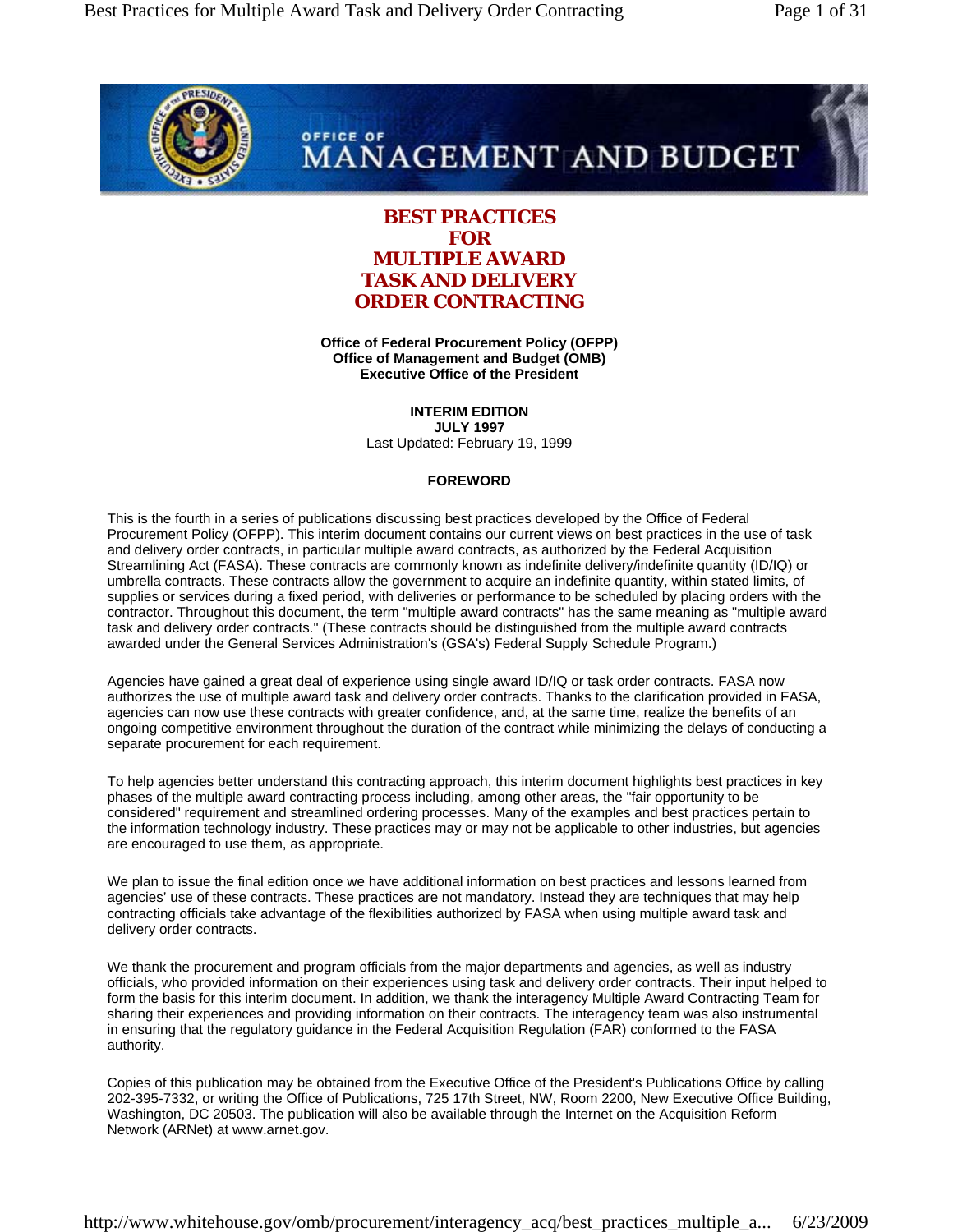**Steven Kelman** *Administrator* Office of Federal Procurement Policy Office of Management and Budget

# **TABLE OF CONTENTS**

FOREWORD

TABLE OF CONTENTS

SUMMARY OF BEST PRACTICES

CHAPTER 1 -- OVERVIEW

### CHAPTER 2 -- BACKGROUND

Impact of FASA Relationship to Other Contracting Authorities Multiple Award Contracts vs. Single Award Contracts Use of Multiple Award Contracts to Buy Information Technology Use of Multiple Award Contracts to Buy Other Services

### CHAPTER 3 -- STRUCTURE OF MULTIPLE AWARD CONTRACTS

Developing the Statement of Work Solicitation Requirements Determining the Number of Contract Awards Streamlining Development of the Solicitation Pricing

> Cost or Pricing Data Price Changes and Technology Refreshment

Small Business Considerations Use of Streamlined Techniques to Award Initial Contracts

### CHAPTER 4 -- ORDERING PROCEDURES

Performance-Based Statement of Work for Orders Work Orders Within Task Orders Delegation of Procurement Authority to Other Agencies Streamlining Ordering Techniques

> Use of Oral Presentations Non-Mandatory versus Mandatory Proposal Submission Decentralized Ordering

Use of Handbooks, Standard Forms, and Conferences

Using Past Performance as an Evaluation Factor Using Past Performance in Order Placement Recovery of Proposal Preparation Costs

# CHAPTER 5 -- FAIR OPPORTUNITY CONSIDERATIONS

Agency Flexibility Exceptions to Fair Opportunity to be Considered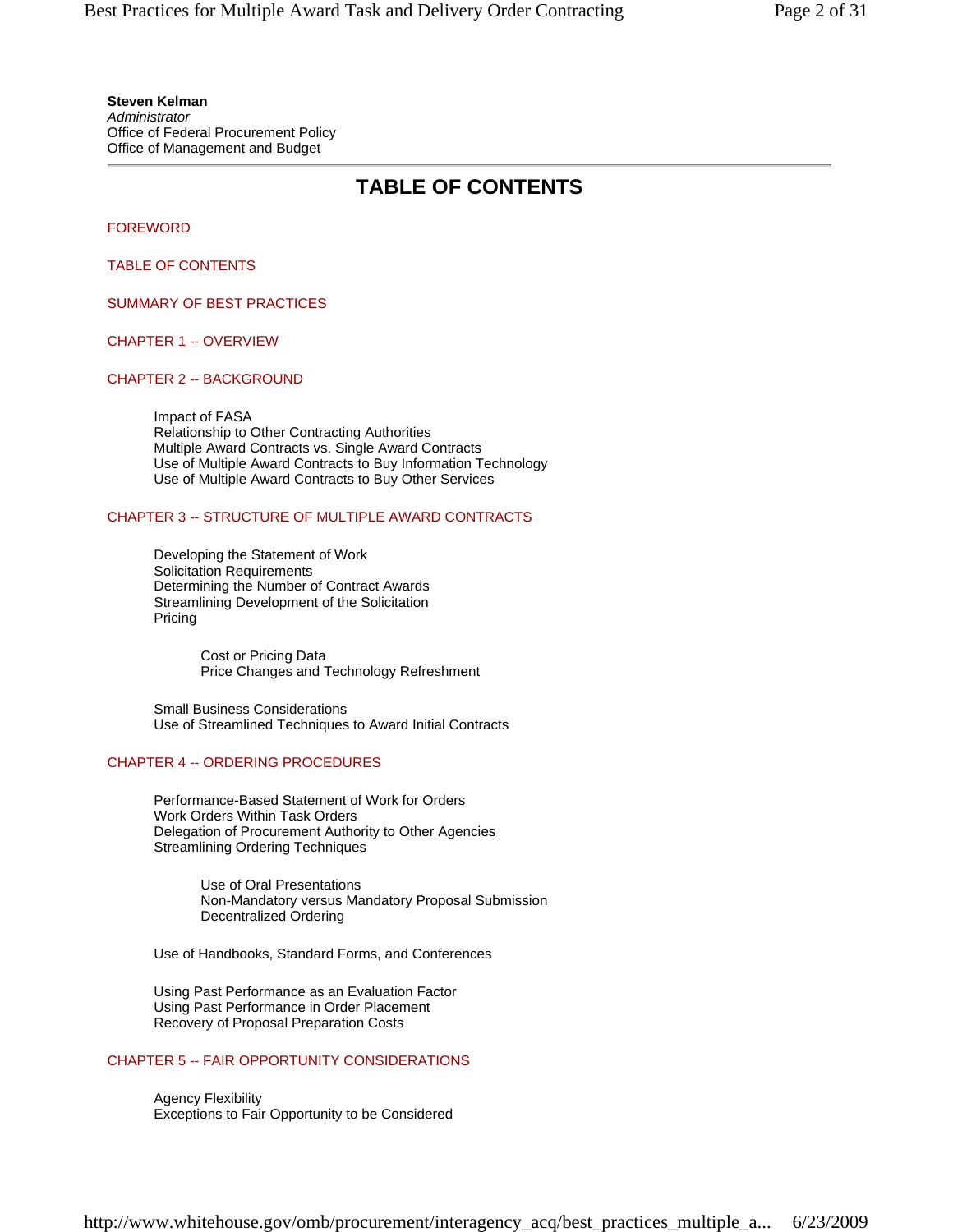Only One Contractor is Capable Logical Follow-on Minimum Guarantee

Program Officials' and/or Customers' Involvement Competing Orders for Products vs. Services Examples of the Fair Opportunity Process

> DEIS II Fair Opportunity Consideration Process OPM's Contractor Qualification Matrix Approach ITOP Fair Opportunity Procedures EPA's Fair Opportunity Process CIO-SP Fair Opportunity for Consideration Process

#### CHAPTER 6 -- CONTRACT ADMINISTRATION

Task Order Surveillance Acceptance and Evaluation of Deliverable

Task Order Evaluation

Other Contract Administration Techniques The Role of the Ombudsman

#### CHAPTER 7 -- CONCLUSION

- APPENDIX 1 -- LIST OF MULTIPLE AWARD TASK AND DELIVERY ORDER CONTRACTS
- APPENDIX 2 -- DEIS II TASK ORDER AWARD PROCESS
- APPENDIX 3 -- TASK ORDER EVALUATION
- APPENDIX 4 -- FAI FLOWCHART ON TASK ORDER CONTRACTING AND ORDERING PROCESS
- APPENDIX 5 -- ACRONYMS

# **SUMMARY OF BEST PRACTICES**

# **Best Practices**

- During acquisition planning, COs, program officials, and industry should work together to develop a clear statement of work.
- Continuously seek contractor input to improve the efficiency and effectiveness of the ordering process.
- Make a reasonable number of awards which ensures competition but keeps the ordering process from being overly burdensome.
- Use an interactive solicitation development process to:
	- $\circ$  Shorten RFP development from months to days;
	- { Increase communication between industry and government; and
	- { Increase understanding of the requirements through a dynamic interactive approach.
- Use simplified procedures and award documentation when issuing orders under multiple award contracts.
- The use of performance-based work statements should result in more task orders being fixed-priced.
- z Consider using oral presentations to reduce lead time and contractors' proposal preparation costs Use good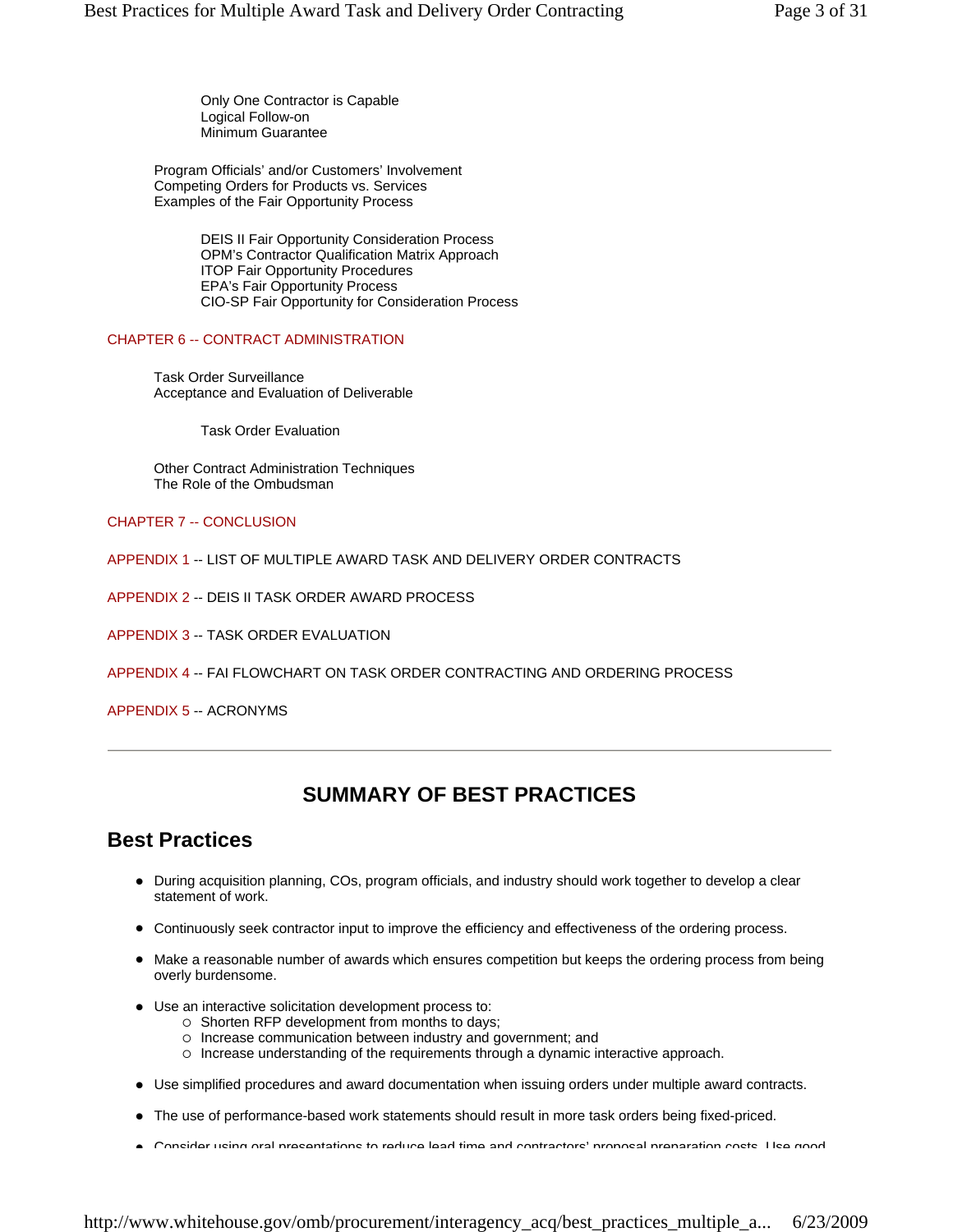judgement to ensure that travel costs do not become excessive.

- Plan ahead for oral presentations to allow sufficient time for scheduling of conference room space and evaluators attendance.
- If written technical proposals are required, use page limitations.
- Developing publications which describe the fair opportunity and ordering process helps when multiple award contracts are issued for multi-agency use.
- Past performance on earlier tasks under the multiple award contract, including past performance on cost or price control, may be used to determine which awardees should be considered for future tasks.
- Good communication between the contracting office and program/technical office is essential when determining fair opportunity.
- Technical/program personnel involved in the fair opportunity process should be well trained in the use of multiple award task and delivery order contracting.
- Establishing an automated system to manage task order issuance makes the process more efficient.
- Convene periodic meetings with awardees to discuss administrative matters, future requirements, and needed improvements in the ordering process.

#### **CHAPTER 1 OVERVIEW**

This interim publication provides information on key phases of multiple award task and delivery order contracting. Each chapter addresses specific topics and, as appropriate, offers "best practices" at the end of each topical discussion. Please note that the "best practices" are gleaned from the information preceding their placement.

Chapter Two offers an overview of the FASA provisions on task and delivery order contracting, a discussion of the relationship of the FASA authority to other contracting authorities, and discussion on the appropriate use of single awards as opposed to multiple award contracts. This chapter also highlights the fact that multiple award contracting is a flexible contracting tool used by agencies to buy products and services ranging from information technology to training and management assistance support. If more information is desired on specific multiple award contracts, please contact the appropriate agency point of contact identified in Appendix 1.

Chapter Three provides information on structuring multiple award contracts. The chapter discusses developing the statement of work and encourages contracting and program officials to work together during acquisition planning to develop clear work statements. Discussion of the solicitation provisions for multiple award contracts, and the importance of including the ordering procedures and the fair opportunity to be considered criteria in the solicitation, is included. The chapter also provides information on techniques to streamline the development of the solicitation, information on pricing, and ways to improve small business participation in task and delivery order contracts. The last section of the chapter suggests streamlining techniques that can be used to simplify and expedite award of the multiple award contract.

Chapter Four, which addresses ordering procedures, highlights the importance of using performance-based statements of work for orders. The chapter cautions agencies against issuing work orders under task orders. There is a brief discussion on the responsibility of the servicing and ordering agencies when the servicing agency delegates contracting authority to the ordering agency for order placement. Streamlined ordering techniques, such as the use of oral presentations and the use of past performance as an evaluation factor, are discussed, as well as the importance of handbooks, standard forms, and conferences. At the end of the chapter is a brief discussion pertaining to contractor recovery of proposal preparation costs when contractors submit proposals in response to task and delivery requirements.

Chapter Five provides information on the "fair opportunity to be considered" requirement. It highlights the flexibilities agencies have in developing the criteria that provide awardees a fair opportunity to be considered for orders under multiple award contracts. Also, it includes a discussion on the exceptions to the fair opportunity to be considered process with guidance on how the minimum guarantee can be used. This chapter encourages the involvement of customers and program officials in the fair opportunity process. It also examines the fair opportunity process when buying Commercial-off-the-Shelf (COTS) products as opposed to services. Finally, this chapter presents examples of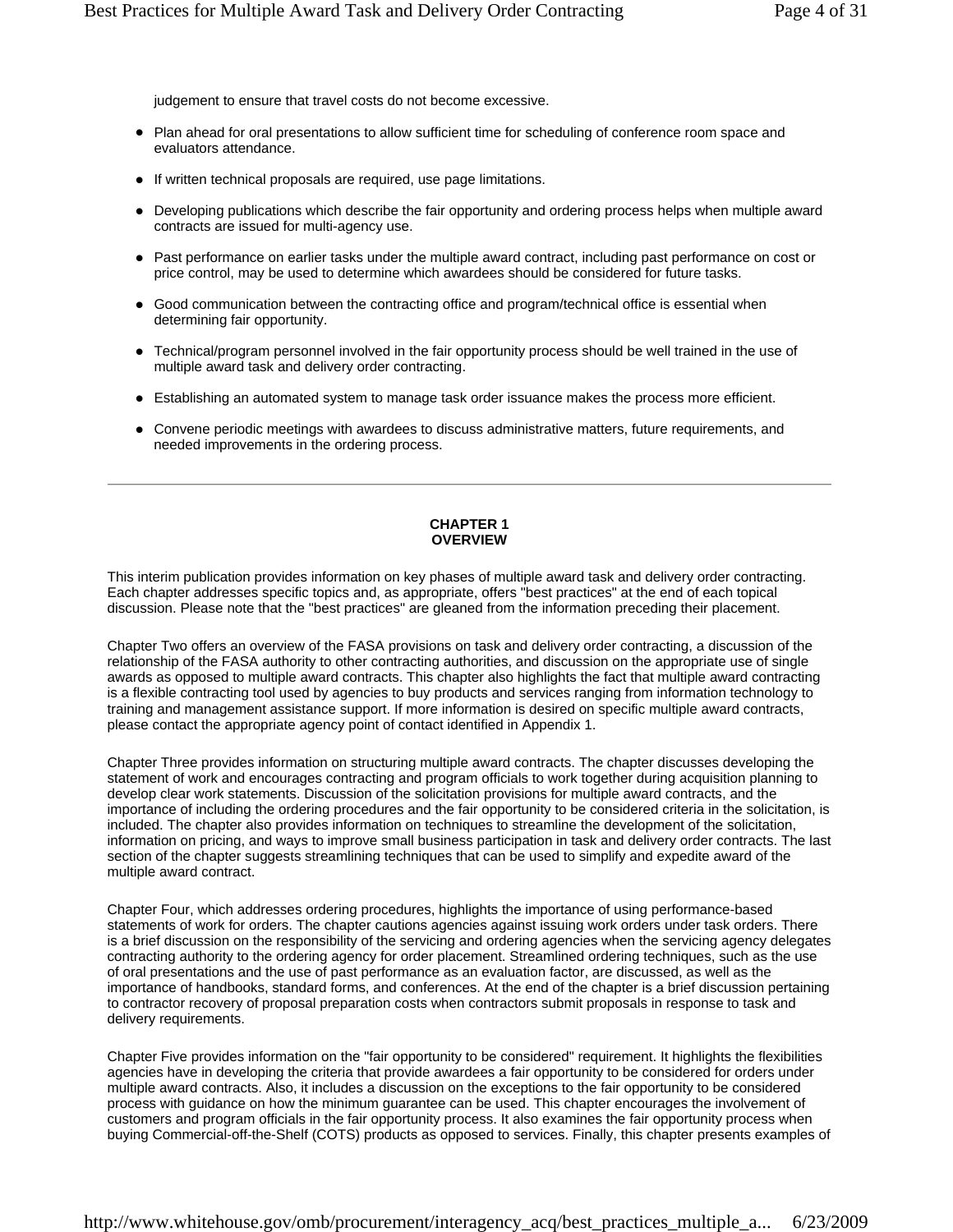how various agencies are implementing the "fair opportunity to be considered" requirement.

Chapter Six addresses administration of multiple award contracts. It primarily focuses on task order surveillance and evaluation, examples of contract administration techniques, and the role of the ombudsman.

Chapter Seven briefly concludes by encouraging agencies to take advantage of the flexibilities available when using multiple award task and delivery order contracts.

This document includes five appendices. Appendix 1 is a list of multiple award contracts and a person to contact for additional information. Appendix 2 illustrates the fair opportunity for consideration approach used in the Defense Enterprise Integration Services II (DEIS II) multiple award contracts. Appendix 3 is a sample task order evaluation form used to collect contractor performance information. Appendix 4 contains a Federal Acquisition Institute (FAI) flowchart which describes the task order contracting and ordering process. Appendix 5 lists the acronyms used in this document.

#### **CHAPTER 2 BACKGROUND**

#### *Impact of FASA*

Prior to FASA, agencies used large single award (umbrella) ID/IQ contracts to avoid: (1) delays associated with awarding several individual contracts for each requirement and conducting recompetitions, and (2) the legal challenges of using multiple award contracts. A single award ID/IQ contract often makes it difficult for the government to secure the same price reductions and contractor performance improvements that would occur if the contractor was competing against other qualified contractors throughout the contract.

The Acquisition Law Advisory Panel, in its 1993 report to Congress, concluded that many government requirements would be unnecessarily delayed unless agencies had the clear flexibility to enter into delivery order contracts for products and task order contracts for services. These contracts allow detailed requirements, definite dollar value, and the timing of work to be accomplished by issuing orders as needs arise during the life of the contract. The Panel recommended that task order and delivery order contracts be authorized by statute.

Congress recognized that significant procurement reforms could not be accomplished without giving agencies flexible contracting tools. Therefore, FASA provided this flexibility by codifying agencies' existing practices of using task order and delivery order contracts, establishing a "general" preference for use of multiple awards, and making the use of multiple awards mandatory for advisory and assistance services contracts exceeding \$10 million and three years in duration. FASA:

- authorizes the use of broad statements of work that generally describe the government's requirement for supplies or services,
- authorizes deletion of the public notice requirement when placing orders,
- limits protests in connection with the issuance of orders except on the grounds that the order increases the scope, period, or maximum value of the contract, and
- mandates that multiple awardees have a fair opportunity to be considered for orders in excess of \$2,500.

Implementing guidelines are set forth in FAR Subpart 16.5.

#### *Relationship to Other Contracting Authorities*

The FASA authority to award task and delivery order contracts, including the preference for multiple awards, does not limit, impair, or restrict the authority of GSA to enter into schedule, multiple award, or task or delivery order contracts under any other provision of law. Therefore, GSA regulations, and the guidance in FAR Subpart 8.4 and Part 38 pertaining to the Federal Supply Schedule program, take precedence over the Subpart 16.5 guidance. The multiple award preference does not apply to architect-engineer contracts subject to the procedures in Subpart 36.6. However, agencies are not precluded from making multiple awards for architect-engineering services provided the selection of contractors and placement of orders is consistent with Subpart 36.6.

#### *Multiple Award Contracts vs. Single Award Contracts*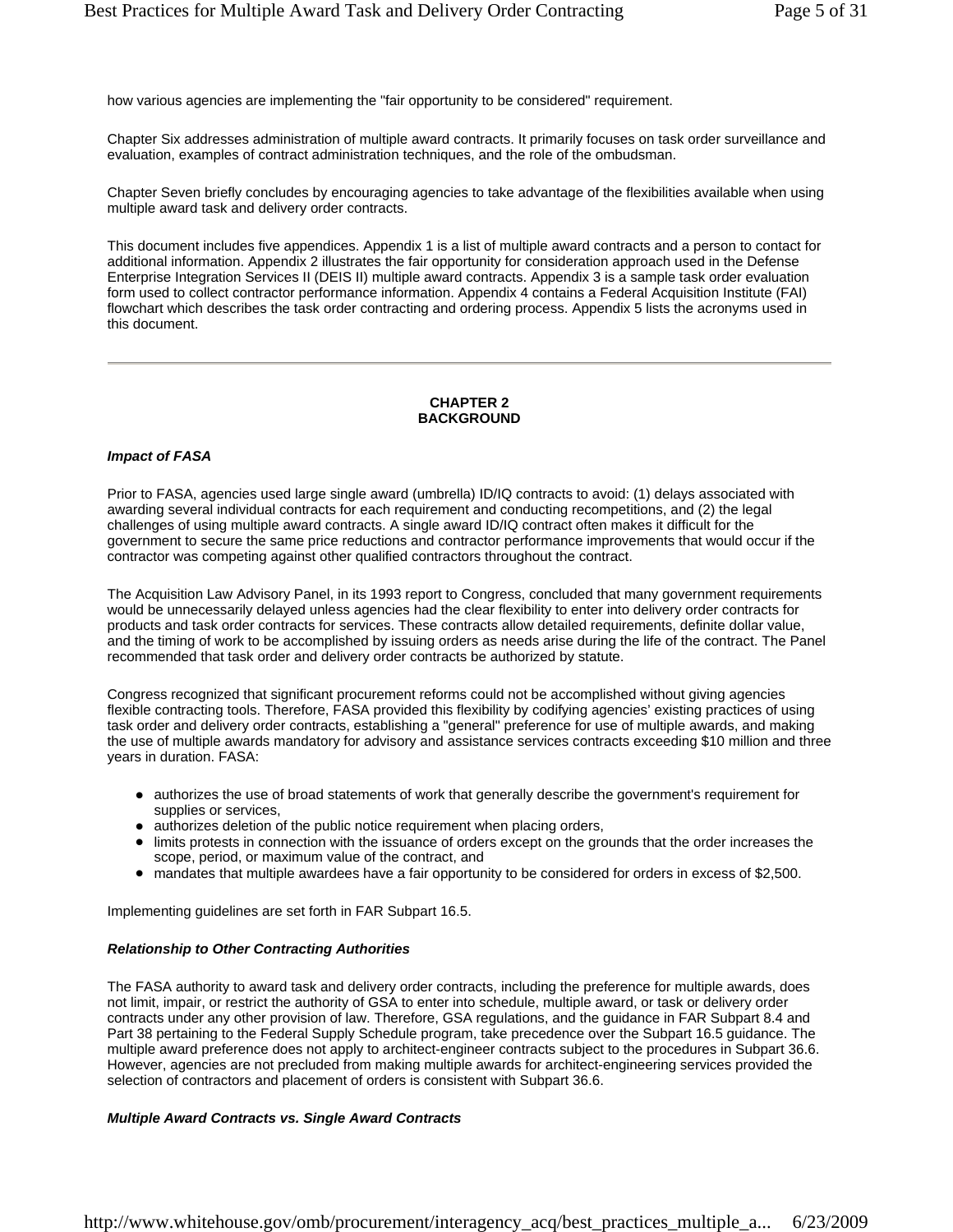In order for agencies to take continuous advantage of the benefits of competition after contract award, FASA provides that agencies may make multiple awards of task and delivery order contracts for the same or similar supplies or services (and from the same solicitation) to two or more sources. The use of multiple award contracts allows agencies to take continuous advantage of the competitive forces of the commercial marketplace which will result in lower prices, better quality, reduced time from requirements identification to award, and improved contractor performance in satisfying customer requirements.

Agencies should note that, with the exception of the requirement for mandatory use of multiple award contracts for advisory and assistance services, the "preference" for multiple award contracts is just that, a preference. FASA recognizes that single award contracts may be preferable in some situations. The implementing regulations provide a range of available exceptions and make clear that the contracting officer (CO) is expected to make a sound business decision as to whether single or multiple awards may be more advantageous to the government. No separate written determination is necessary when the determination to make a single award is contained in a written acquisition plan or when a class determination has been made. Single award contracts may be made (for other than advisory and assistance services awards exceeding \$10 million and three years) if the CO determines that:

- tasks to be ordered are so integrally related that only a single contractor can reasonably perform the work;
- more favorable terms and conditions, including pricing, can be secured under a single award; • only one contractor is capable of providing performance at the level of quality required because the supplies/services are so unique or highly specialized;
- the cost of administration of multiple contracts outweighs any potential benefits;
- $\bullet$  the estimated contract value is less than the simplified acquisition threshold; or,
- multiple awards are not in the best interest of the government.

FASA mandates multiple awards for advisory and assistance services contracts exceeding \$10 million and three years in duration except when the agency determines in writing: (a) prior to issuing the solicitation, that the services are so unique or highly specialized that it is not practicable to award more than one contract (this determination may also be appropriate when the tasks are so integrally related that only a single contractor can perform the work), (b) after evaluation of the offers, that only one offeror is capable of providing the services at the level of quality required, or (c) that only one offer has been received. The FAR states that no solicitation for a requirements contract for advisory and assistance services in excess of the above thresholds may be issued unless the CO or other designated official determines in writing that the services are so unique or highly specialized that it is not practicable to make multiple awards using the procedures in FAR 16.504. This provision prevents agencies from circumventing the mandatory multiple award preference for advisory and assistance services contracts.

An illustration of circumstances when more favorable terms and conditions, including pricing, could be obtained if single awards were made may be the award of certain kinds of fixed-price construction contracts, commonly known as Job Order Contracts (JOC) and Simplified Acquisition of Base Engineer Requirements (SABER) contracts. These types of contracts typically include government-established unit prices for specific line items needed to complete the requirements of the delivery order. Award determinations are made by selecting the mix of line items to be used for a project and multiplying the mix of line items by the coefficient bid by the offeror. The contractor's coefficient is based on cost elements such as overhead, profit, minimum design costs, G&A expenses, bond premiums, and gross receipt taxes. These contracts have much of their pricing determined by pre-award competition. It is possible that the use of multiple awards for these contracts could result in higher overall prices to the government because offerors might be inclined to raise their bidding coefficients to account for the fact that potential delivery orders would be spread out among several firms, which means that the companies would have fewer tasks over which to spread their overhead.

#### *Use of Multiple Award Contracts to Buy Information Technology (IT)*

Use of multiple award contracts may be especially effective for maintaining better prices and quality in the IT market. Before FASA, many agencies relied on long-term ID/IQ and umbrella contracts with technology refreshment and price reduction clauses to take advantage of falling prices and new technology. Even with these clauses, the government had to negotiate in a sole-source environment and was often unable to realize the economies and efficiencies afforded by vigorous competition among vendors in the marketplace.

By offering market competition on price and technology for each order, multiple award contracting provides COs with the flexibility needed to better match the dynamics of the IT market. Pre-FASA experimentation with various forms of continuing competition among multiple awardees on IT contracts demonstrates the potential of this approach.

For more than 10 years, the Department of Justice (DOJ) has used multiple award task order contracts to provide software development and other IT services to its components and other Federal agencies. These ID/IQ contracts were awarded using full and open competition and task orders were competed among the multiple awardees. A survey of 49 task orders issued under these contracts revealed that the actual costs averaged 16.7 percent less than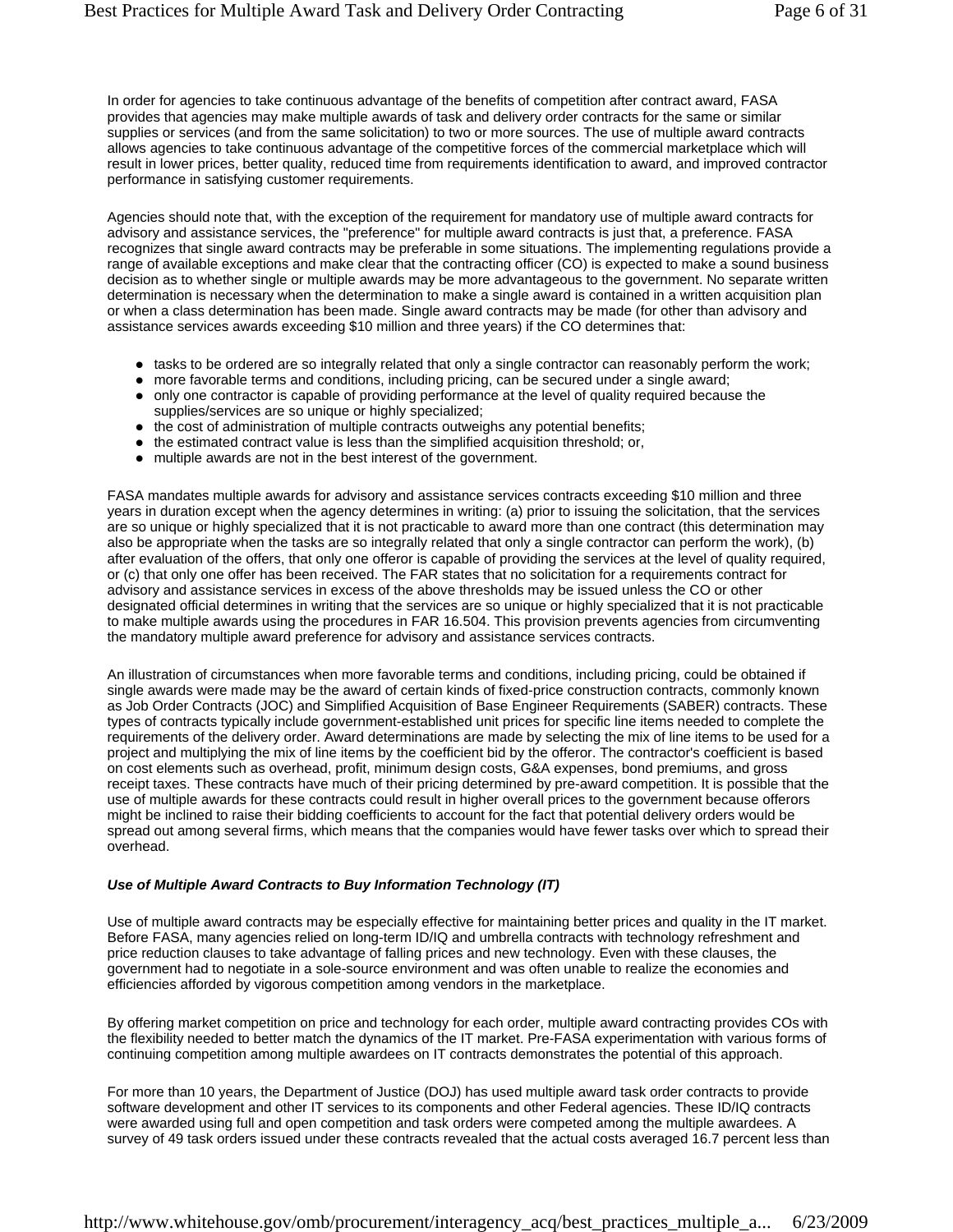the government's projected estimated costs. DOJ attributes these savings to the fact that awardees were competing with one another for each task order. The Air Force's dual award multi-billion dollar contract for microcomputers (known as Desktop V) allows ordering agencies within and outside the Department of Defense (DOD) to obtain more efficiently new technology at the most competitive prices. The National Aeronautics and Space Administration's (NASA's) Personal Computer Acquisition Contract (PCAC) required quarterly price resubmission which encouraged cost competition and technological refreshment.

Many agencies are now successfully using the new FASA multiple award authority for major IT contracts. The Department of Transportation (DOT), under its Information Technology Omnibus Program (ITOP) contract, DOJ, under its Information Technology Support Services Contract, and the National Institutes of Health (NIH), under its Chief Information Officer Solutions and Partners (CIO-SP) program contract, recently awarded multiple award contracts for IT support services. GSA, through its Federal Systems Integration and Management Support Center, has awarded multiple award contracts for IT services using the new FASA guidelines.

Many of the major multiple award IT contracts are satisfying not just the needs of the agency awarding the contract, but of other agencies as well. Interagency usage can serve to reduce the overhead associated with multiple acquisitions. In addition, aggregation of demand (especially for supplies) can help the government to exercise buying leverage and encourage vendors to offer the best possible prices.

Under the Clinger-Cohen Act (formerly referred to in part as the Information Technology Management Reform Act), which became effective on August 8, 1996, an agency head may establish a multi-agency contract for IT in accordance with guidance issued by the Office of Management and Budget (OMB) (see 40 U.S.C. 1424(a)(2)). Prior to this time, an agency's ability to contract for IT was subject to approval by GSA pursuant to the Brooks Act. OMB guidance, set forth in OMB Memorandum M-97-07, dated February 26, 1997, states that multi-agency contracts must be consistent with the Economy Act. Guidance on the Economy Act can be found at FAR Subpart 17.5.

The OMB guidance states that the benefits of a multi-agency contract can be realized only if there is a management commitment commensurate with the potential size of the contracts. Agency heads must:

- ensure that their Chief Information Officers and Senior Procurement Executives work together to assign responsibilities and establish clear lines of accountability;
- ensure that the agency component conducting the acquisition has established effective contract management systems and has an adequately trained and sized staff available to administer the resulting contracts;
- monitor the progress of the contracts and ensure that adequate management resources continue to be devoted, particularly if the contracts prove to be unexpectedly popular or otherwise begin to strain existing management resources;
- $\bullet$  ensure agency compliance with FAR 16.504(a) by setting an initial dollar or quantity limit on such contracts; and
- consider placing an initial limit on the amount of interagency usage, subject to periodic adjustment (either upward or downward) depending on the agency components demonstrated ability to adequately manage the contracts in light of the volume of orders received.

In addition to allowing agencies to establish multi-agency contracts, the Clinger-Cohen Act authorizes OMB to designate one or more agency heads as executive agents for government-wide acquisitions of IT. Pursuant to this authority (set forth at 40 U.S.C. 1412(e)), OMB designated GSA as an executive agent for, among other things, the Federal Systems Integration and Management (FEDSIM) and Federal Computer Acquisition Center (FEDCAC) programs.

#### *Use of Multiple Award Contracts to Buy Other Services*

The use of multiple award contracting has proven effective in acquiring other types of services and supplies. For example, DOT has experienced similar success using multiple award contracts at its Volpe Center. These contracts, known as the Multiple Contractor Resource Base (MCRB) program, enhance the Center's technology resources and capabilities, increase private sector competition, and broaden industry participation in support of its research and development program. The MCRB program encompasses four functional areas: operations research and analysis; information systems engineering; communications, navigation, and surveillance systems; and vehicle, guideway, and terminal systems. Twenty-nine contractors, seven of which are small businesses, compete for task orders under the contracts. Full participation of management, procurement, and technical program specialists ensure quality performance consistent with program objectives and responsiveness to customer requirements.

The Department of Health and Human Services (HHS) is using multiple award contracts for audit support services (including financial, program, or contract audits) in their Inspector General's office at headquarters and throughout their regional offices. Previously, these services were acquired under regional requirements contracts and work was allocated to each contractor In August 1995 HHS awarded 14 ID/IQ contracts for nationwide audit services which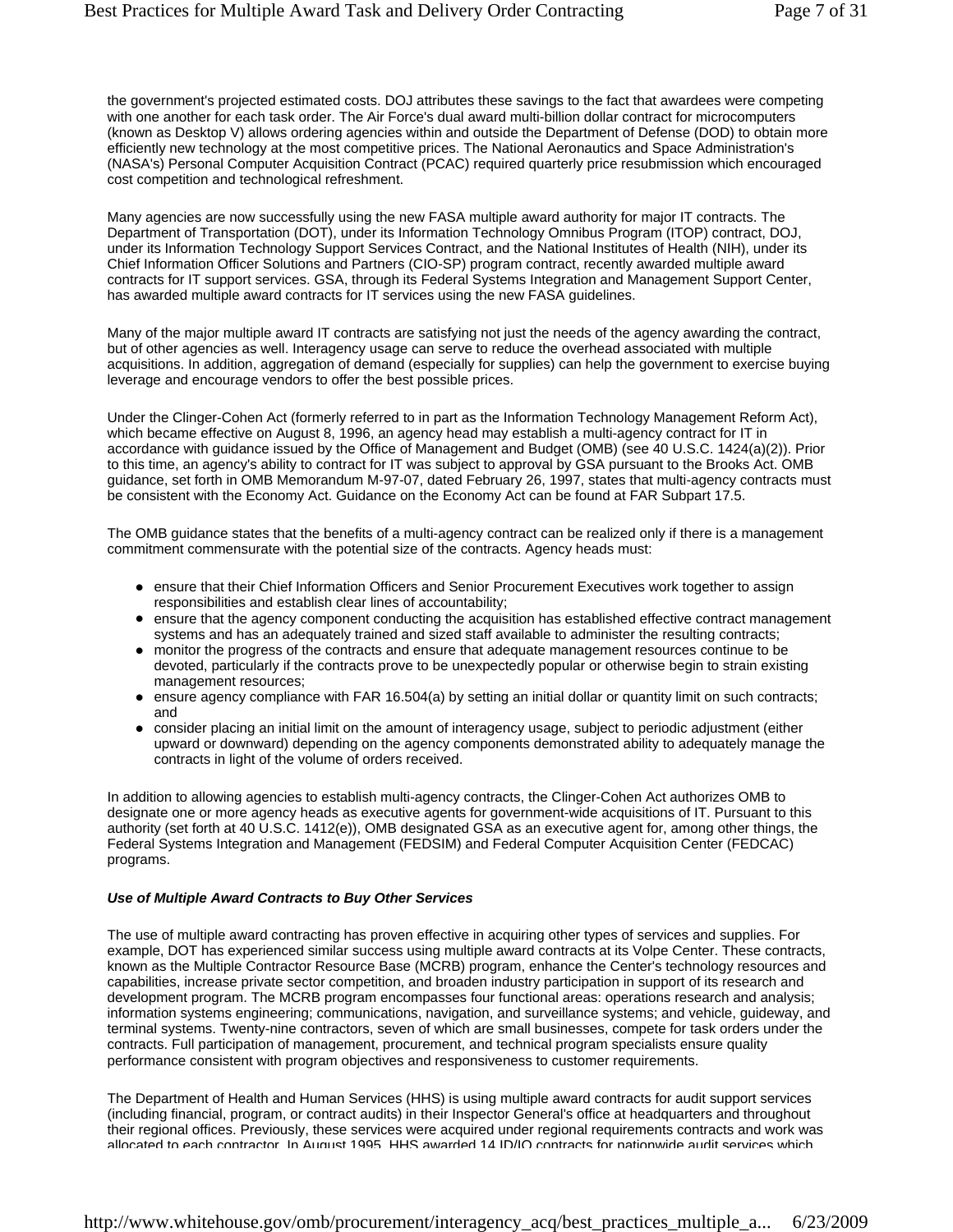allow all awardees to compete for each task order on a firm-fixed price basis. HHS estimates savings of \$624,741 from award of these contracts through April 1996, when the actual costs are compared to the government estimate. Competing task orders among technically qualified firms allows HHS to receive quality services faster and at competitive rates.

In August 1996, the Department of Energy (DOE) awarded multiple award contracts to four contractors for environmental management services. Also, in September 1996, the Social Security Administration awarded multiple award requirements contracts to four consulting firms for quick turn-around, short term research and evaluation studies, projects, and analyses. In the same month, the Office of Personnel Management (OPM) awarded 16 multiple award ID/IQ task order contracts for training and management assistance services.

#### **CHAPTER 3 STRUCTURE OF MULTIPLE AWARD CONTRACTS**

#### *Developing the Statement of Work*

The statement of work for multiple award contracts must reasonably describe the general scope, nature, complexity, and purpose of the services or supplies to be acquired to enable potential offerors to decide whether to submit offers. Although agencies have the flexibility to use a broad statement of work, it should not be so vague that it fails to describe the general purpose of the contract or that subsequent orders could be challenged as being outside the scope of the contract. The requirement that orders be within scope is critical since protests can be filed on the grounds the order increases the scope, period, or maximum value of the contract. Therefore, as part of acquisition planning, it is in an agency's best interest to ascertain the maximum scope of work that could be required during contract performance and structure the statement of work accordingly.

#### *BEST PRACTICE:*

• During acquisition planning, COs, program officials, and industry should work together to develop a *clear statement of work.*

With the authority to specify the details of their requirements in individual orders, agencies should be able to satisfy more of their requirements without the delay and burden of awarding separate contracts with a narrower scope of work. If, however, specific requirements for services can be clearly defined so it is more feasible to use a performance-based service contract, or to award a single prime contract under the 8(a) Program or as a set-aside to help meet small business goals, that may be a preferable acquisition strategy.

#### *Solicitation Requirements*

FAR 16.506 specifies the solicitation provisions and contract clauses to be included in solicitations for indefinite quantity contracts that result in multiple contract awards. In addition to required provisions and clauses, solicitations for multiple award contracts shall include:

- The period of contract, including all options;
- Minimum and maximum quantities or dollar value of supplies or services to be acquired under the ID/IQ contract;
- General statements of work, specifications, or other descriptions that reasonably describe the general scope, nature, complexity, and purpose of the supplies or services;
- Ordering procedures; and
- The selection criteria used to provide awardees a fair opportunity to be considered.

Some multiple award contracts are structured to have several distinct functional areas or groups of services. A minimum and maximum dollar value for each area may be useful to both agencies and vendors.

The "fair opportunity to be considered" process applies to the placement of orders after contract award. Placement of orders is exempt from the FAR Part 6 competition requirements. When developing the solicitation for a multiple award contract, however, agencies should comply with applicable requirements for competition in FAR Part 6, unless otherwise exempt by law.

Agencies must ensure that the ordering procedures and selection criteria for providing awardees a fair opportunity to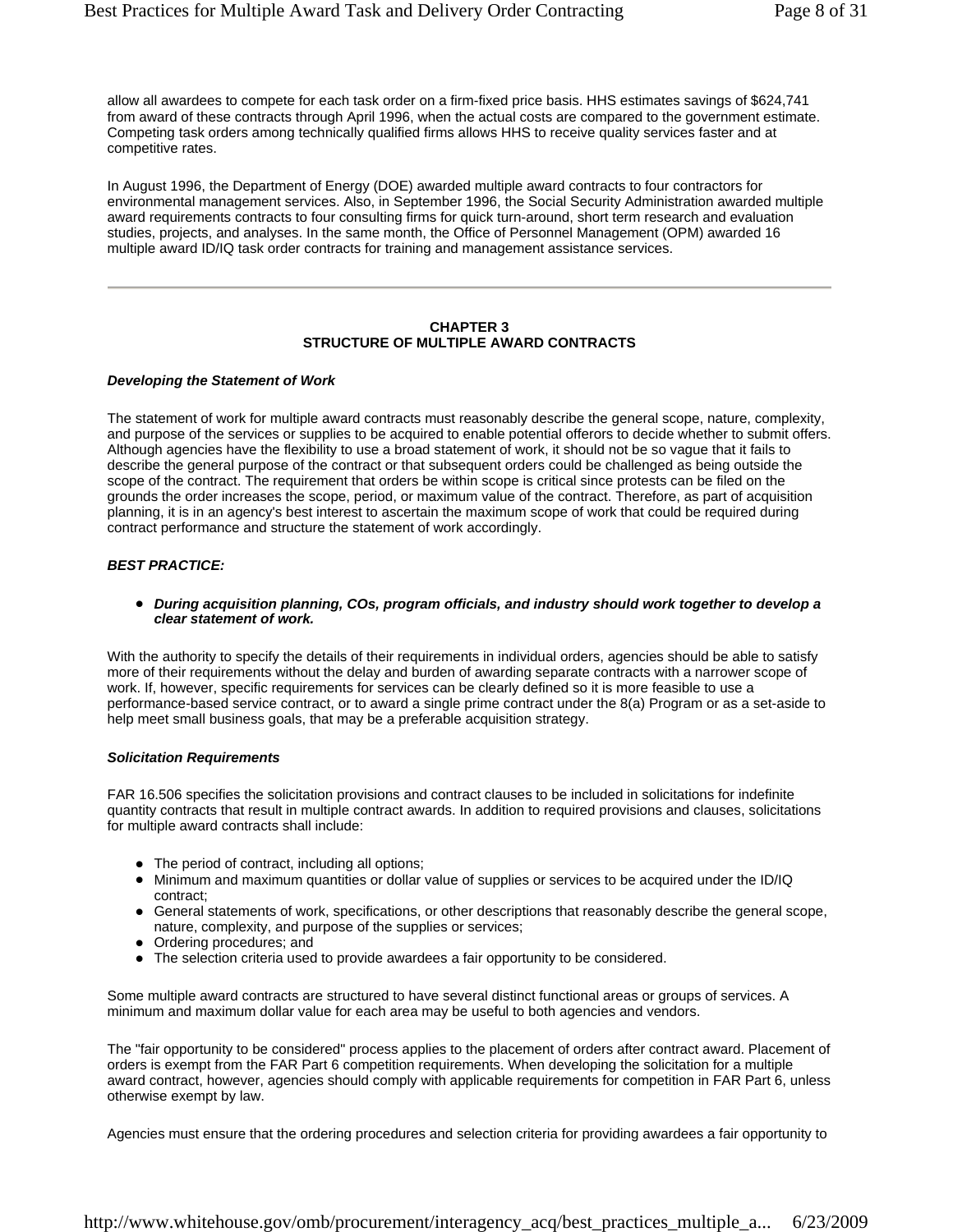be considered for orders are clearly defined in the solicitation so contractors are aware of the process to be used. This allows the awardees to respond easily and quickly to government requirements.

GSA, in its FEDSIM multiple award contract for IT services, included the ordering procedures in the solicitation but allows for refinement of the procedures throughout the contract. GSA established a "FEDSIM Advisory Board," consisting of the CEO, President, or Vice-President from each awardee, which meets periodically to discuss, among other things, ordering procedures and planned requirements. The meetings are very informative with open and candid communications between industry and government officials. GSA contends that more open communications occur because the awardees know it is in their best interests to make this process work since, among other things, award of orders is not protestable.

#### *BEST PRACTICE:*

• Continuously seek contractor input to improve the efficiency and effectiveness of the ordering *process.*

In developing the ordering procedures and "fair opportunity to be considered" criteria, agencies should ensure that these procedures and criteria do not conflict with other solicitation provisions. For example, some field offices within DOE include in their ordering procedures an "order of precedence" provision that states:

The ordering procedures are of a lesser order of precedence than the "limitation of funds," "completion date," "term of contract," or "level of effort" clauses of the contract. The contractor is not authorized to incur costs on task assignments which are not in compliance with any of those clauses in the contract.

Task order contracts, especially those for advisory and assistance services, with a long period of performance, a broad statement of work, and on-site performance potentially can result in conflicts of interest, performance of inherently governmental functions, or an employer/employee relationship, particularly if the contractor becomes an integral part of the agency operations. Some agencies use contract provisions to help avoid these problem situations; for example, the following provision has been used to protect against creation of a personal services contract.

This contract is a "nonpersonal services contract" as defined in FAR 37.101. It is, therefore, understood and agreed that the contractor and/or the contractor's employees: (1) shall perform the services specified herein as independent contractors, not as employees of the government; (2) shall be responsible for their own management and administration of the work required and bear sole responsibility for complying with any and all technical, schedule, or financial requirements or constraints attendant to the performance of this contract; (3) shall be free from supervision or control by any government employee with respect to the manner or method of performance of the services specified; *but* (4) shall, pursuant to the government's right and obligation to inspect, accept or reject the work, comply with such general direction of the CO, or the duly authorized representative of the CO as is necessary to ensure accomplishment of the contract objectives.

#### *Determining the Number of Contract Awards*

Agencies have the flexibility of specifying the number of awards the government reasonably estimates it will award from a particular solicitation. Pre-solicitation market research indicating the number of capable contractors assumed to be available, and the size, complexity, and scope of the requirement are all factors to be weighed when determining what a "reasonable" number of awards should be. For example, with smaller, more technical requirements, three to five awards may be considered reasonable. The likelihood that the work can be effectively divided among sources, the funding available to support minimum quantities, and the costs and resources needed to administer a number of contracts must be considered up-front as well.

A lesson learned from the Volpe Center contract, when determining the number of awards, is that careful consideration should be given to realistically analyzing the requirements. Volpe Center contract administrators have found that awarding too many contracts results in overly optimistic expectations on the part of contractors. For example, if an agency awards ten contracts, it should have enough work so all ten contractors can receive a reasonable number of task or delivery orders, assuming they remain competitive during the life of the contract. After a period of time, if they do not receive sufficient work, contractors may find that it is not cost effective to submit proposals or to maintain a staff available to perform work under the contract. This is particularly true of small business concerns. For this reason, the Volpe Center found that awarding fewer contracts, such as five or six, results in better competition, better proposals, and improved working relationships with contractors.

#### *BEST PRACTICE:*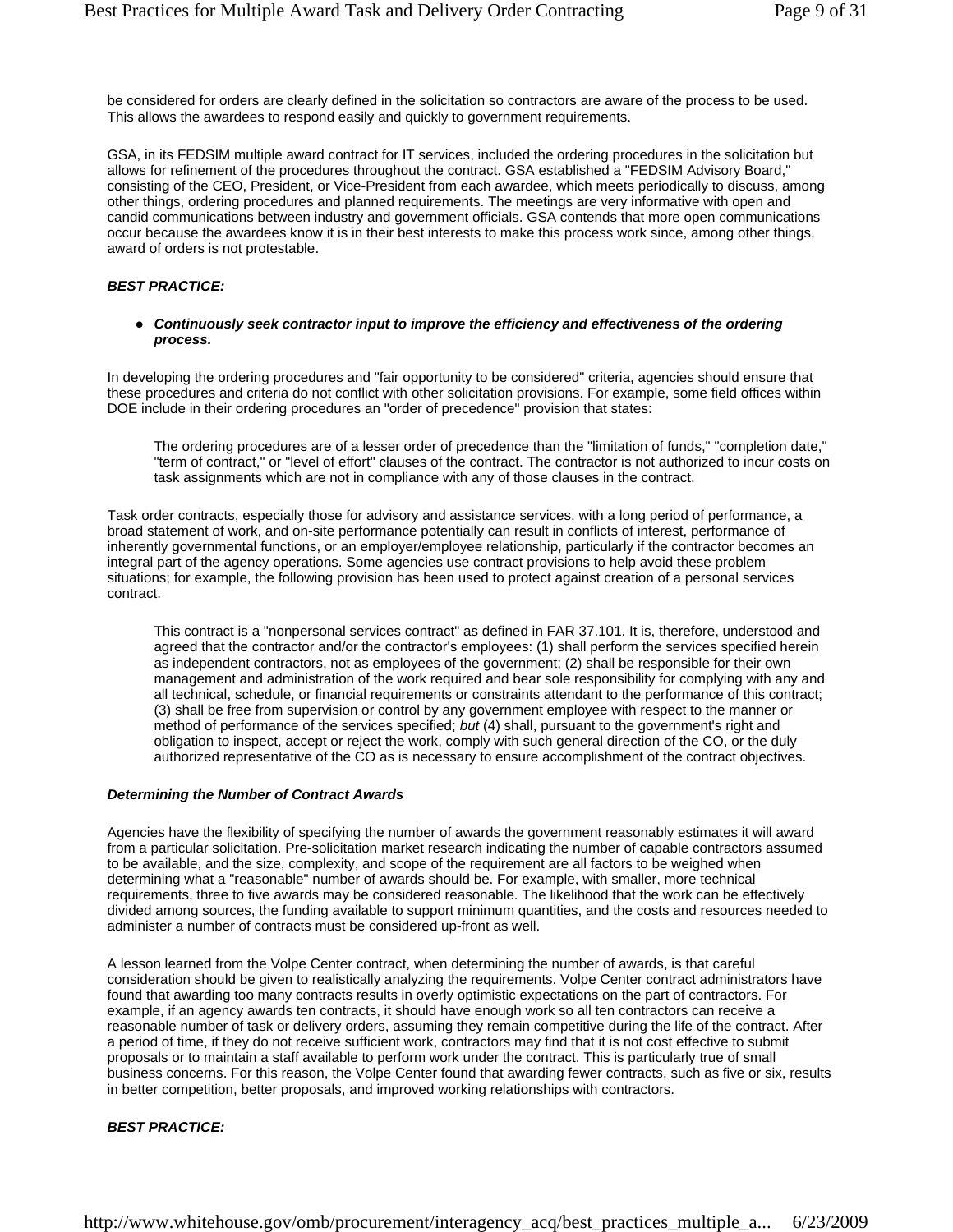#### **• Make a reasonable number of awards which ensures competition but keeps the ordering process** *from being overly burdensome.*

#### *Streamlining Development of the Solicitation*

NIH used an interactive decision support system to expedite development of the solicitation for its Image World (image and document management solutions) acquisition. The process allowed firms who responded to the sources sought Commerce Business Daily (CBD) notice to become pre-qualified to participate in developing the solicitation. All pre-qualified firms were allowed to submit proposals under the final Request for Proposal (RFP). The goal was to expedite the process of providing draft RFPs to industry and obtaining their feedback, a process which can take six months to a year to finalize. Using a computer-based decision support system, NIH was able to conduct interactive vendor electronic conferences to review draft RFPs.

The prospective offerors were scheduled in groups in four separate half-day sessions to review the draft RFP. NIH used group software tools to help industry build consensus and reduce project time while monitoring, supporting, and documenting the discussions and processes involved. The Program Manager, CO, and contract specialists facilitated RFP discussions by reviewing key parts of Sections C, L, and M of the RFP. As each of the elements of the respective RFP sections were projected on a large screen and simultaneously on individual computers, vendor participants were allowed to enter comments and share ideas on a specific section or specific issue. As comments were entered, they were electronically transmitted to other participants who could add to the comment or begin a new idea. The NIH facilitators then obtained consensus for each section of the draft RFP. At the conclusion of each group session, participants were provided the consensus results for that session. Each succeeding group was provided the previous cumulative comments while the facilitators provided consistency among the issues and groups. The final version of the consensus results were provided on the NIH homepage for all potential offerors to view. From the intense interactive process with potential offerors, the resulting RFP for Image World was available in days rather than months. Communication not only increased between industry and government, but also among the potential offerors.

#### *BEST PRACTICES:*

*Use an interactive solicitation development process to:*

- **•** Shorten RFP development from months to days;
- z *Increase communication between industry and government; and*
- **Increase understanding of the requirements through a dynamic interactive approach.**

#### **Pricing**

The FAR provides COs with wide latitude to select the pricing arrangement that will result in the best value for the government considering such factors as cost control and quality performance by the contractor. FAR 16.501-2(c) states that any appropriate cost or pricing arrangement may be used. Task or delivery orders may be firm-fixed price, cost reimbursement, time-and-materials, labor-hour, or some combination of these arrangements. For example, DOT's ITOP contracts combine different methods of pricing, and include applicable clauses for all the pricing methods in the contracts.

Some agencies even issue task or delivery orders with different pricing arrangements, specifying which clauses apply to which line items. However, most agencies prefer to keep fixed price orders and cost reimbursement orders separate. When combining various types of pricing arrangements in multiple award contracts, agencies must ensure the contractor's accounting system is adequate for supporting each type of pricing method. For example, when firmfixed price and cost reimbursement pricing methods are combined in a contract, it is essential that a contractor's accounting system be adequate for providing valid cost or pricing data for firm-fixed price tasks when required by the Truth in Negotiations Act and adequate for determining actual costs applicable to the tasks for cost-reimbursement pricing methods.

#### *Cost or Pricing Data*

COs are prohibited from seeking cost or pricing data for orders if the price of the order is based on adequate price competition. In this regard, FAR 16.505(b)(3) makes clear that the "competing independently" requirement for the adequate price competition exception in the Truth and Negotiations Act is met in two ways:

- a. the price for the supplies or services is established in the contract at the time of award (e.g., time and materials contracts with fully loaded labor rates or firm fixed price contracts); or
- the CO solicite offers from two or more awardees when the price for the sup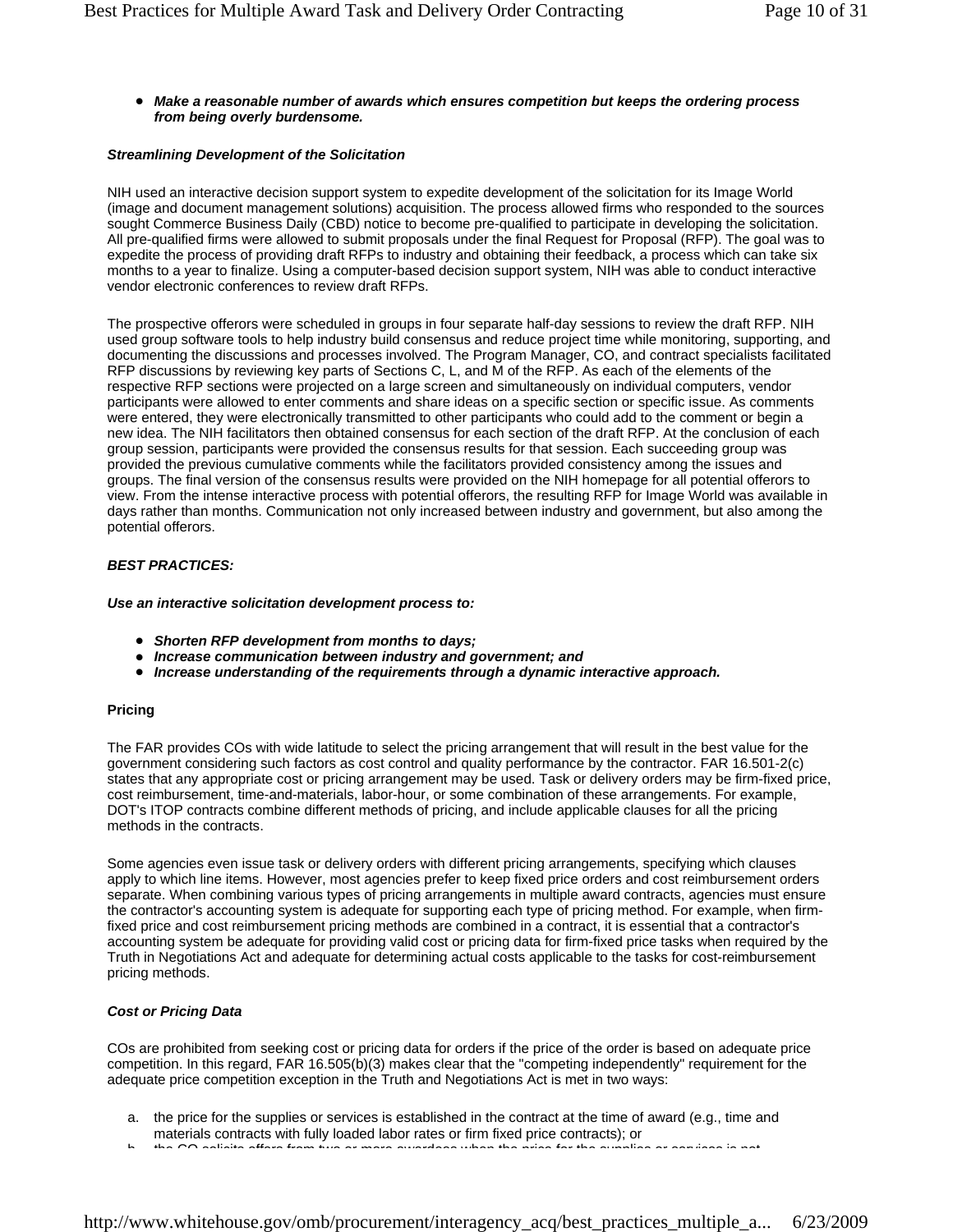established in the contract at the time of contract award.

Therefore, for cost-type contracts, which by their nature do not have a fixed price at contract award, the CO would have to solicit offers from at least two companies to satisfy the "competing independently" requirement for that particular order.

#### *Price Changes and Technology Refreshment*

Agencies should structure their contracts for supplies to include provisions that will allow the government to take advantage of price changes and technology advancements to get the best deals for the government. NASA, in its scientific and engineering workstation procurement (SEWP) multiple award contracts, includes a technology upgrade clause that allows the contractors to furnish upgrades or new products in accordance with the prices and discounts set forth in the contract. Contractors can also offer "fire sales" or "end-of-the-year sales" and make these prices available to customers the same day.

#### *Small Business Considerations*

Agencies use ID/IQ task order contracts to fill recurring requirements for services. The size and scope of these contracts could prevent small businesses from competing even though these firms have demonstrated their ability to be competitive in providing professional and technical services. Agencies are encouraged to structure solicitations for multiple award contracts in such a manner that will guarantee small and small disadvantaged business firms an opportunity to win prime contracts, which then will allow them to compete for individual orders under the contracts.

COs should work closely with program officials and Directors of the Offices of Small and Disadvantaged Business Utilization (OSDBU) regarding the planning of multiple award contracts so small and small disadvantaged business opportunities can be identified early in the acquisition planning process. This allows the small business officials to inform the program office of the qualified small and small disadvantaged business firms that can perform segments of the work. Business strategies such as teaming arrangements can be discussed in an effort to maximize opportunities for these firms. Teaming arrangements not only increase business opportunities for small and small disadvantaged businesses, but also expand the skill mix of the team.

DOT, under its ITOP contract, structured award of its prime contracts to allow at least one "full and open" award, one competitive small business set-aside award, and one competitive 8(a) award in each functional area. DOT divided its IT requirements into three functional areas: information system engineering, systems/facilities management and maintenance, and information systems security. Task orders are competed among all firms within a functional area irrespective of whether the firm is 8(a), small business, or large business. Ten of the prime contracts awarded under ITOP went to small and small disadvantaged businesses. This afforded them the opportunity to compete against other qualified firms for the individual task orders in their functional area of expertise. Under its Volpe Center research and development contract, DOT noticed the lack of small business participation in the information systems engineering functional area of its previous contract. The recompetition of these services included a small business set-aside in that functional area.

Another example of structuring contracts to fully utilize small and small disadvantaged businesses is the GSA FEDSIM contract for IT support services. Two of the eight awardees are small businesses, which compete head-tohead with the other awardees for task orders. The small business primes also may team with the large business prime contractors to obtain work under these contracts.

For multiple award contracts that require a subcontracting plan, agencies also have demonstrated success in improving subcontracting opportunities for small and small disadvantaged business firms under these contracts. One method being used is to assign appropriate weight to the quality of the contractor's subcontracting plan or past performance under earlier plans as an evaluation factor or subfactor in the overall competition for the contract. COs should make clear to awardees that their performance in this area will be reflected in their record of past performance for future awards. Some agencies also include mandatory subcontracting commitments for awards to small and small disadvantaged business firms in their multiple award contracts.

#### **Use of Streamlined Techniques to Award Initial Contracts**

Agencies should take advantage of streamlined contracting techniques to award the initial multiple award contracts. These techniques will simplify the source selection process, reduce contractors' pre-award proposal preparation costs, and provide customers with goods and services much faster. For example, DOT awarded the ITOP contract in about six months from the receipt of proposals by incorporating a number of acquisition reforms into the source selection process. They included: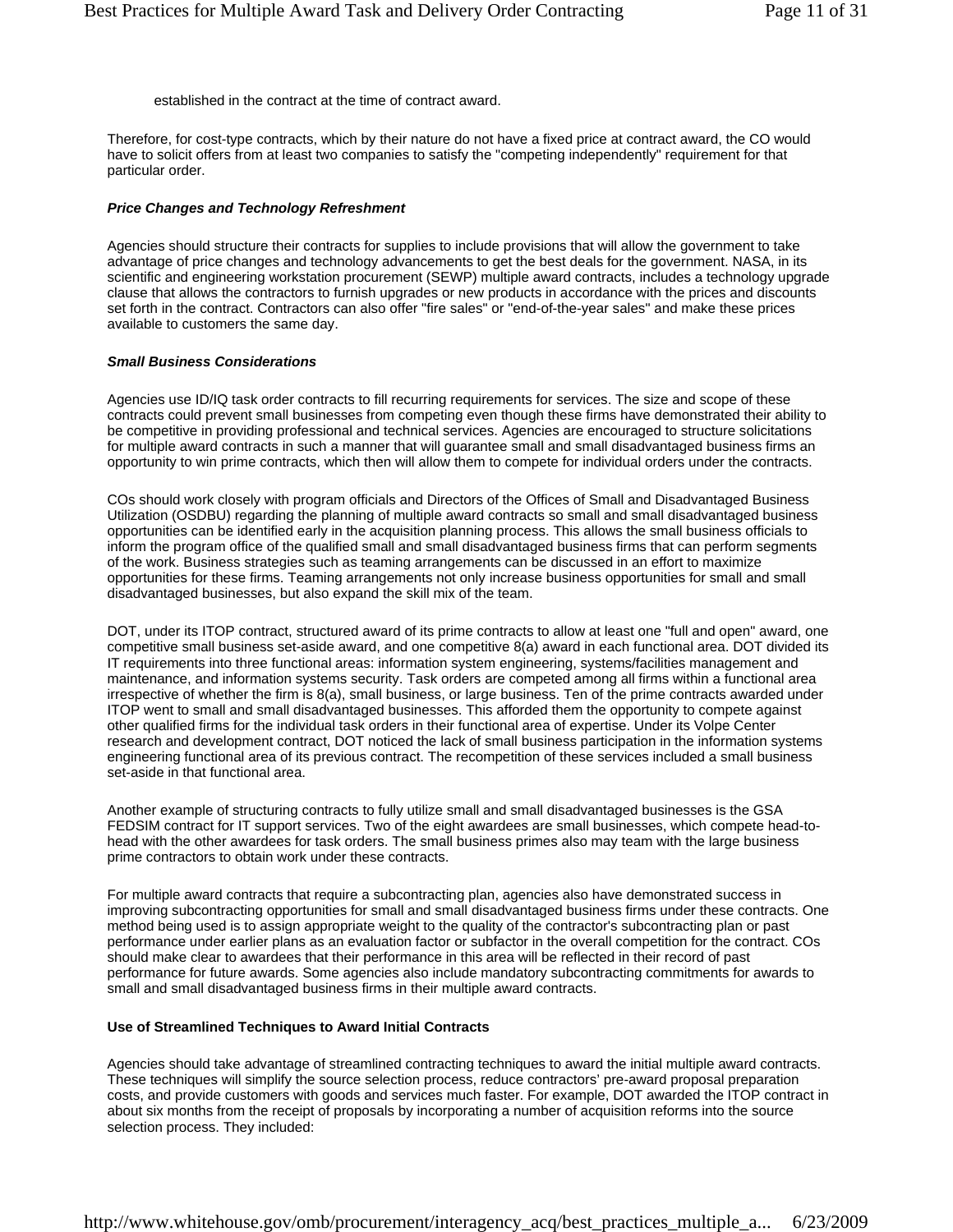- Using electronic dissemination of information, which accelerated the response time and analysis.
- Enforcing page limits. Proposals were limited to 50 pages, double spaced, with an accompanying 10 minute videotape.
- Using past performance as the primary evaluation factor. The vendors were required to have customers prepare the evaluations and send them directly to the evaluation team.
- Performing pre-proposal screening which involved evaluating offers against a preliminary checklist to determine responsiveness prior to forwarding the offeror's technical proposal to the evaluation team. This process allowed multiple evaluation teams within each functional area to be synchronized with matching evaluation criteria to facilitate easier consolidation of results.
- Using automated evaluation tools which provided a quick, summarized, visual representation of the most qualified proposals.
- Comparing proposed labor rates against marketplace averages for standard labor categories, which simplified the cost evaluation.
- Making awards without discussion based upon high-level, overall evaluation of offerors' capabilities.

#### **CHAPTER 4 ORDERING PROCEDURES**

Congress recognized that without streamlined order placement, the quality benefits and cost savings made possible by continuous competition might be outweighed by excessive expenditures of time and administrative resources. Placement of orders is exempt from CICA full and open competition requirements because up-front competition is conducted for the initial multiple award contracts. FASA, therefore, exempted agencies from the requirement to synopsize requirements for orders in the CBD and prohibited contractors from protesting award decisions for orders.

The FAR Subpart 16.5 guidance encourages agencies to use streamlined and simplified procedures when issuing orders under multiple award contracts. COs have broad discretion in issuing orders and should consider such factors as past performance, quality of deliverables, cost control, price or cost, or other relevant factors. In considering these factors, obtaining written proposals or holding discussions with awardees is not always required. Formal evaluation plans or scoring of quotes or offers are not required.

When developing ordering procedures for multiple award contracts, agencies are encouraged to review their traditional ordering procedures used in single award ID/IQ contracts and develop more streamlined and simplified procedures in order to take advantage of the flexibilities envisioned by FASA and the FAR guidance.

COs need not contact awardees prior to issuing an order if they have information such as price sheets or catalogs available to determine the best price and value for the government. This practice is often used when buying COTS products under multiple award contracts.

#### *BEST PRACTICE:*

#### **• Use simplified procedures and award documentation when issuing orders under multiple award contracts.**

#### **Performance-Based Statement of Work for Orders**

The statement of work at the task order level should clearly define the specific services being procured under the order. When defining requirements for services, agencies, to the maximum extent practicable, should use performance-based work statements with measurable performance standards. A performance-based work statement defines the government's requirements in terms of the objective and measurable outputs. The work statement should provide the awardee with answers to five basic questions: what, when, where, how many or how much, and how well. It is important for the statement of work to accurately answer these questions in order to allow the awardee the opportunity to accurately assess resources required and risks involved.

Performance requirements are statements describing the required services in terms of output. The performance standards establish the performance levels required by the government. Performance standards should clearly express the outputs in clear, concise, commonly used, easily understood, measurable terms. They should avoid detailed procedures that dictate how the work is to be accomplished. Agencies should ensure that each standard is necessary, carefully chosen, and not unduly burdensome. The government should carefully establish the quality level at which performance standards are set in the performance work statement. If the quality level is too low, it may act as a disincentive to good contractor performance. Conversely, the minimum acceptable performance standard should rarely be 100 percent since the standard directly affects the cost of the service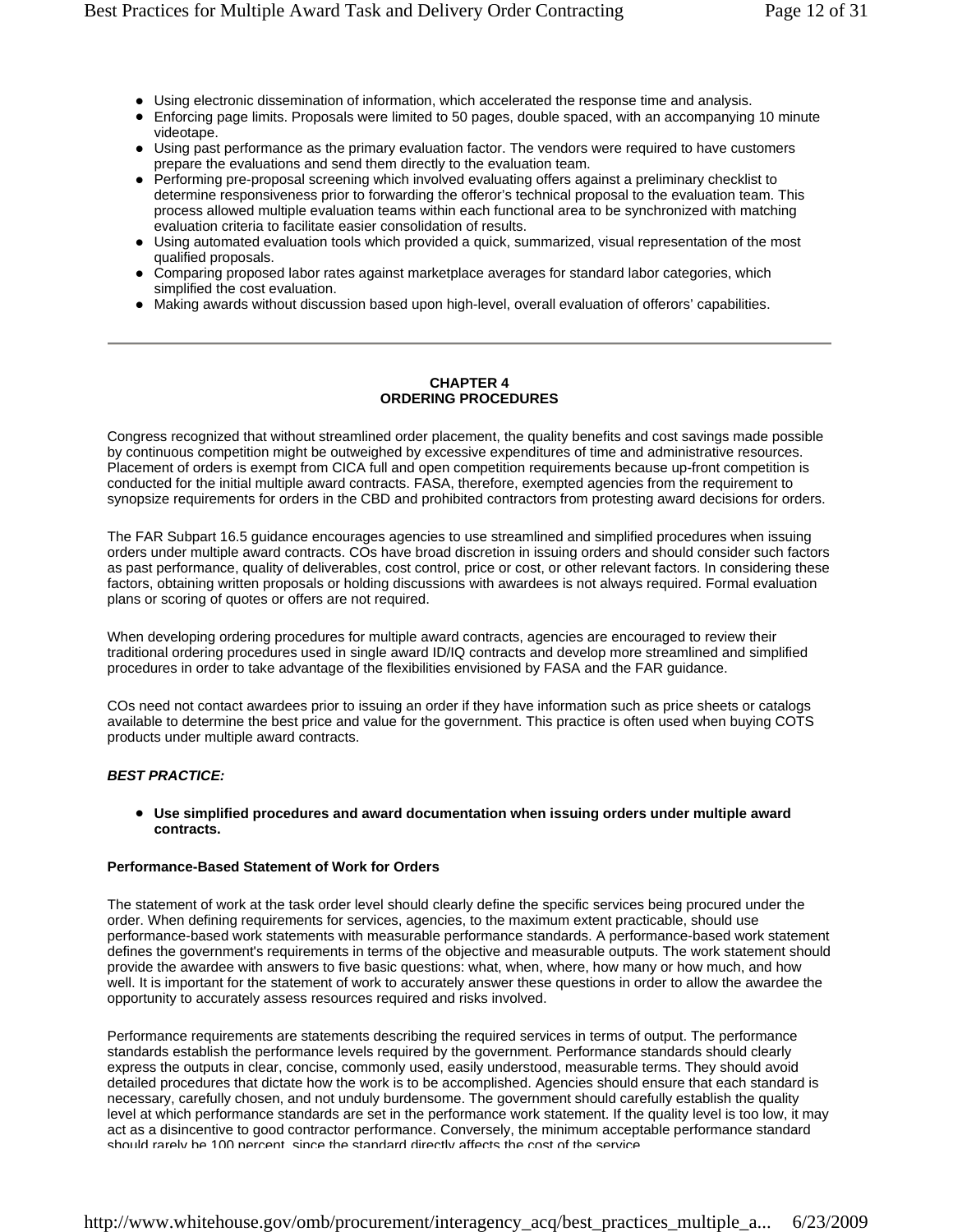Performance-based service contracting encourages and enables the use of fixed-price task orders to obtain optimal performance. Fixed-price task orders are appropriate for services that can be defined objectively and for which risk of performance is manageable. For such task orders, performance-based statements of work, measurable performance standards, and surveillance plans should be used to the maximum extent practicable.

For additional information on performance-based service contracting, consult OFPP's April 1996 "Best Practices Guide for Performance-Based Service Contracting." The guide may be obtained from the Office of Publications at the address set forth in the Foreword to this guide.

#### *BEST PRACTICE:*

• The use of performance-based work statements should result in more task orders being fixed-priced.

#### *Work Orders Within Task Orders*

The statement of work for task orders must clearly define, in performance-based terms whenever possible, the requirements to be procured under a multiple award contract so the awardees can develop a meaningful proposal that meets the government's requirements. COs should apprise customers and program officials that the intent of FASA is for awardees under multiple award contracts to compete for well-defined tasks, not for undefined tasks that are later defined by sole source work orders issued to the selected awardee. Agencies should not award large, undefined task orders in an effort to expedite the award only to issue subsequent sole source work orders or broadly interpreted technical direction letters.

#### *Delegation of Procurement Authority to Other Agencies*

Although multiple award contracts may be used by other agencies to satisfy their mission needs, the contracting agency awarding the contracts is ultimately responsible for ensuring that these contracts are properly administered. Should the contracting agency delegate procurement authority to other agencies to issue orders, procedures should be developed to ensure that all awardees are provided a fair opportunity for consideration prior to award of an order. Prior to the delegation, the contracting agency should meet with the ordering agency to explain the specific responsibilities of the delegation, and subsequently hold meetings with the contractors and customers to ensure that contract requirements are being met. Without clearly defined procedures, there is a heightened risk that unauthorized sole source orders or orders outside the scope of the contract may be issued.

#### *Streamlining Ordering Techniques*

Some ideas for streamlining selection and ordering are presented below. These "Best Practices" can also be used to streamline the initial contract award. Agencies should aggressively use these, and other streamlined techniques, such as limiting the length of the written proposals, in the initial award to minimize bid and proposal costs.

Comprehensive cost and technical proposals for the award of individual task or delivery orders should be avoided. Information requested from contractors should be the minimum necessary to ensure they understand each task or delivery order and, at the same time, provide sufficient information for the government to determine who should receive the order. A streamlined ordering process is highly encouraged because it minimizes cycle time and the administrative burden on both parties.

#### *Use of Oral Presentations*

Agencies appropriately have concluded that obtaining written proposals is not always required before selecting an awardee for a task or delivery order. Many agencies now use oral presentations as a substitute for a portion of the traditional written proposal in competitively negotiated procurements. Agencies also set page limitations for the written portion of the proposal.

The use of oral presentations:

- may reduce time and costs associated with the source selection process;
- may reduce proposal preparation costs;
- allows all parties a more thorough understanding of the requirements; and
- improves the exchange of information between the government and the offerors.

Using oral presentations, the Department of the Treasury's Financial Management Service (FMS) awarded a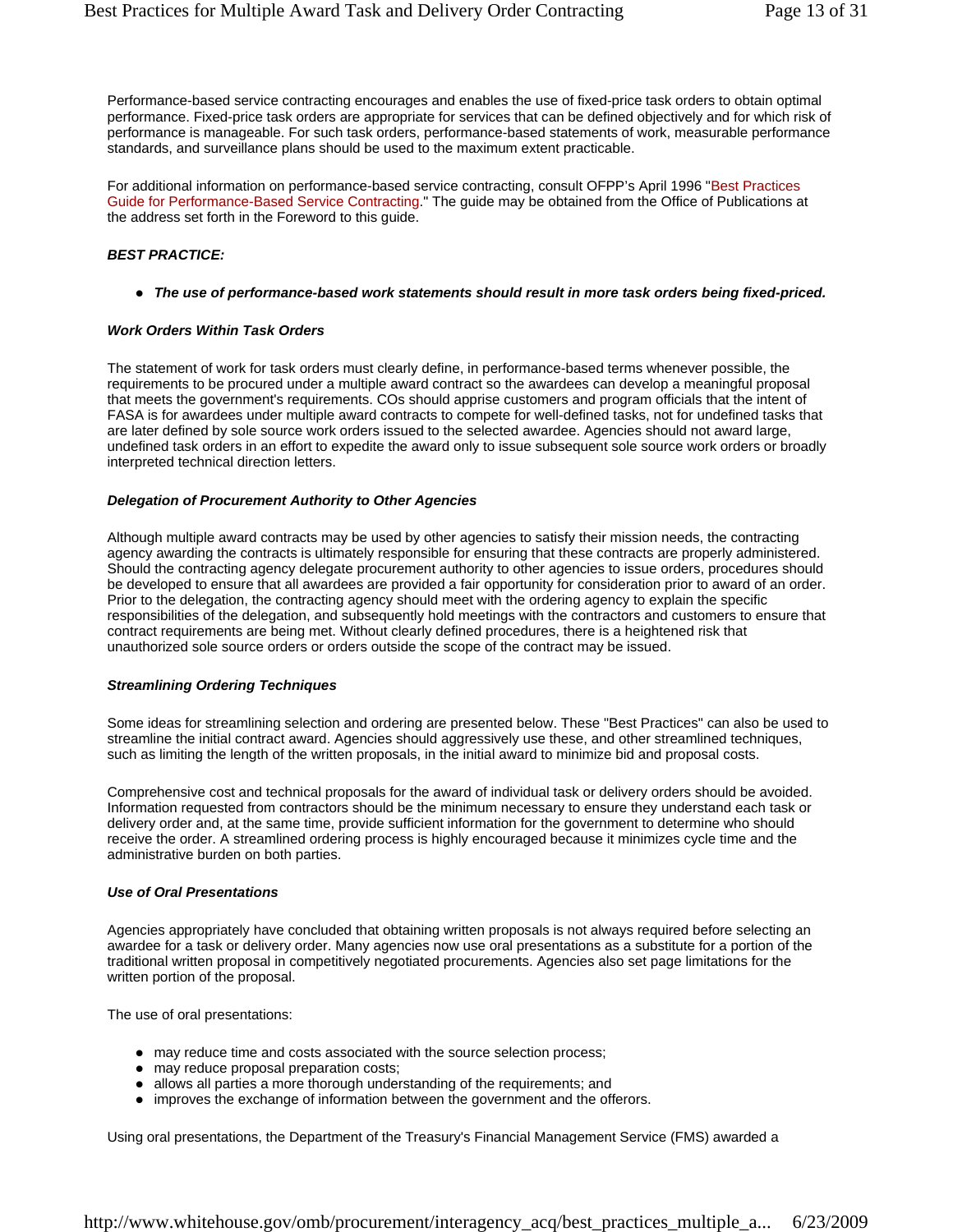\$250,000 task order to study payment processes and performance benchmarking less than one month after issuing the statement of work and spending a total of just three days to evaluate three awardees. The awardees had approximately three weeks from receipt of the statement of work to prepare a two-hour oral presentation for the technical evaluation team. In the course of one day, the team heard a contractor's oral technical presentation, scored the presentation, asked follow-up questions and clarified contractor concerns, permitted the contractor a short period to change its price or technical proposal, and arrived at a consensus score based on the contractor's revised proposal. FMS concluded that the benefit of oral presentations is not just saving time. Oral presentations also result in more open communication between industry and government and an increased understanding of the work to be performed and the contractor's approach.

GSA also successfully used oral presentations to select awardees for orders under its FEDSIM multiple award contracts for IT support services. Oral presentations were used on the evaluation of a \$12 million order against a FEDSIM contract on behalf of the Patent and Trademark Office's Patent Application Location and Monitoring (PALM) effort, which cut the award time to 4 l/2 weeks.

The FAA and GSA both have videotaped oral presentations. The FAA provided the tapes to its evaluators at a later time more convenient to their schedules. When using videotapes, the CO should ensure that an offeror's key contract participants (e.g. principal investigator, project manager) present the technical proposal, in lieu of actors. Be sure to allow sufficient time to make necessary arrangements. Several agencies experienced difficulties obtaining sufficient conference room space and scheduling time to present the proposals.

When deciding whether or not to use oral presentations, good business judgement is required. Oral presentations, in some cases, can be more costly for industry than streamlined written proposals. Preparing a team to give the oral presentation can be expensive. Travel costs can be significant when the contractor is required to make an oral presentation to customers and contracting officials that are not located in the same general area as the contractor. In this situation, consider video-teleconferencing.

For additional information on the use of oral presentations, consult the March 1996 "Guidelines for the Use of Oral Presentations" issued by the Procurement Executives Association. The guidelines may be obtained by faxing a request, including name and address, to the Department of Energy, FAX Number 202-586-1025.

#### *BEST PRACTICES:*

- Consider using oral presentations to reduce lead time and contractors' proposal preparation costs. *Use good judgement to ensure that travel costs do not become excessive.*
- **Plan ahead for oral presentations to allow sufficient time for scheduling of conference room space** *and evaluators attendance.*
- **•** If written technical proposals are required, use page limitations.

#### *Non-Mandatory versus Mandatory Proposal Submission*

One issue in order placement is whether it should be mandatory for awardees under multiple award contracts to respond to each order requirement. Although some agencies believe that mandatory proposals ensure competition for each order, agencies are encouraged to structure the ordering procedures so that awardees need not respond to every requirement for a task or delivery order. The use of "non-mandatory" proposal submissions affords awardees the flexibility to determine on which tasks they should expend proposal preparation costs. Furthermore, there may be legitimate reasons, such as limited capacity to perform, for an awardee not to submit a proposal for a particular task. Agencies can also require awardees to submit a "No Bid" response if they are unable to perform a requirement, including a brief statement as to the reasons why they chose not to respond.

For additional guidance on how the government reimburses contractors for proposal preparation costs for task orders under multiple award contracts, refer to the section on "Recovery of Proposal Preparation Costs" at the end of this Chapter.

#### *Decentralized Ordering*

Under multiple award contracts for COTS, decentralized ordering may allow program offices to reduce the administrative burden associated with issuing orders. For example, NASA used such an approach in its SEWP ID/IQ contracts for computer hardware. This process enables customers, including those from other agencies, to place orders easily without having to transfer funds to NASA headquarters. The ordering agency competes the orders in accordance with the fair opportunity procedures set forth in the multiple award contracts. All orders are forwarded to NASA prior to being sent to the vendors. If the order does not exceed the contract ceiling, certain data is collected and the order is forwarded to the vendor. Full data for the order is captured after the vendor provides a configuration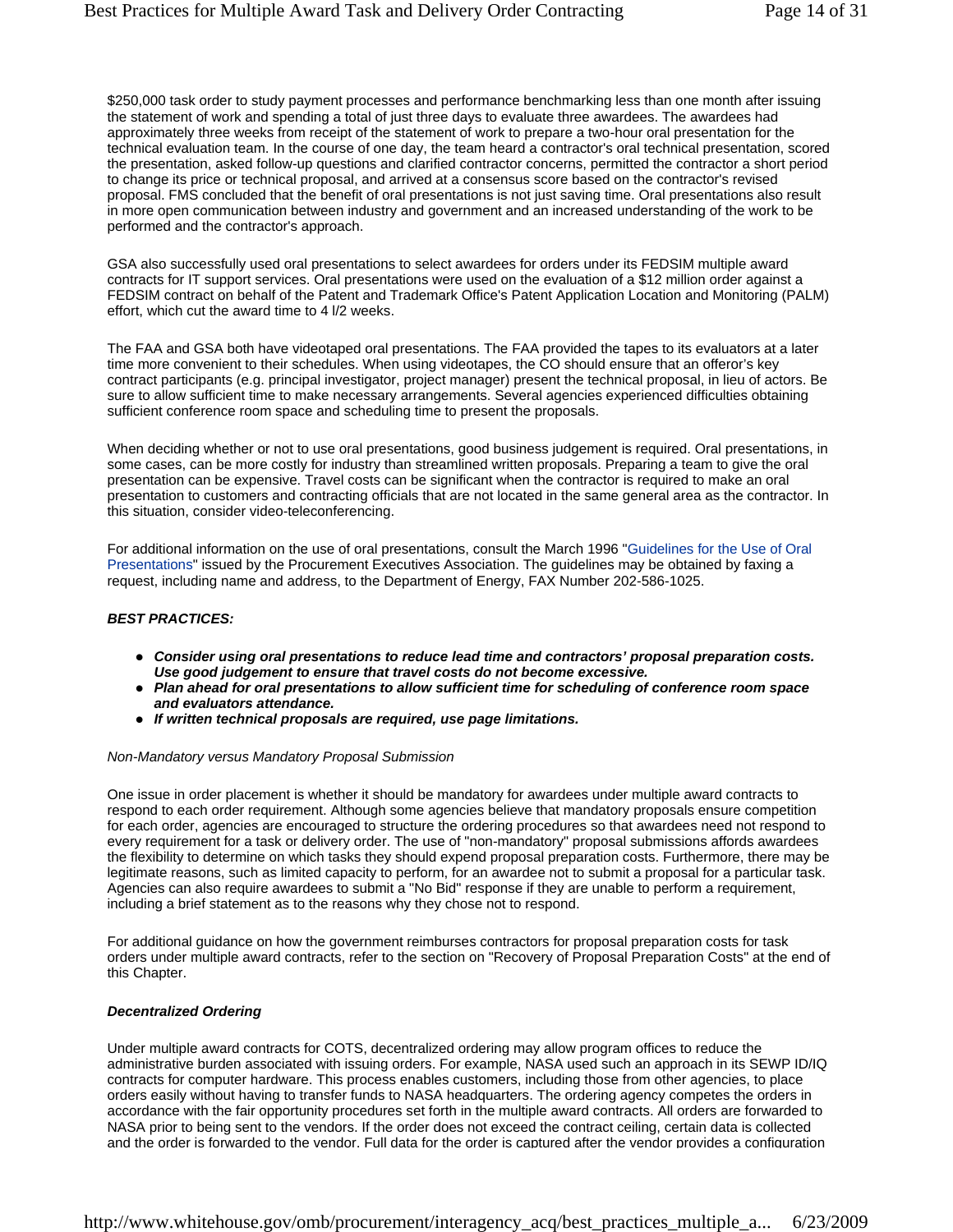check to ensure that the hardware is appropriate for the particular application. Each order is entered into the NASA database, either electronically by the ordering agency or a copy is forwarded to NASA for data entry, so that the total dollars obligated can be tracked. This process also gives customers the flexibility to use their local ordering forms rather than a NASA specific form. When using decentralized ordering, the servicing agency should develop ordering procedures and make them available to the ordering agencies.

#### **Use of Handbooks, Standard Forms, and Conferences**

An essential aspect of multiple award contracting is for program officials and customers to understand the terms and conditions of the contract. Several agencies have issued publications that provide more information on the fair opportunity process, contract scope of work, roles and responsibilities of individuals involved in the process, steps used in the ordering process, and sample documents. These publications are especially helpful to customers when multiple award contracts are issued for multi-agency use, but they can be tailored for use by any agency. References to handbooks that have been developed for some multiple award contracts are included in Appendix 1.

Some agencies hold post-award conferences with their multiple award contractors to provide them information on these topics. The technical and program officials are invited to participate in the session, which allows for face-toface interaction with the contractors.

In conjunction with handbooks, some agencies provide electronic tools to aid the customer in placing orders. These tools can include electronic form completion and submission, on-line questions which, depending on the response chosen, walk the user through the ordering process, "chat rooms" for customers to share experiences, and "Frequently Asked Questions" (FAQ) files.

#### *BEST PRACTICE***:**

**•** Developing publications which describe the fair opportunity and ordering process helps when *multiple award contracts are issued for multi-agency use.*

#### **Using Past Performance as an Evaluation Factor**

Past performance is a key evaluation factor for both award of the initial contract and award of subsequent orders. Past performance information refers to how well a contractor performed on previously awarded contracts or task or delivery orders under the current contract. Performance-based statements of work make the evaluation of past performance much easier, because a contractor's performance is measured against established performance standards in the contract and the quality assurance plan. Past performance information is gathered based on evaluations provided by the program, technical, and contracting offices, and, where appropriate, end users of the product or services. As referenced in OFPP's "Best Practices Guide for Past Performance," the FAR states that the evaluation of an offeror's past performance is now mandatory for contracts of \$1 million and above. Agencies also are encouraged to conduct past performance evaluations on contracts below \$1 million, as appropriate.

The government often does business with contractors that have no past performance record (for example, a newly formed business or a company dealing with the government for the first time). In such cases, agencies should look at the past performance of the key personnel when those individuals were employed by other firms. When there is no past performance record for the key personnel in a newly formed company, the CO should assign a neutral past performance rating during source selection.

Now that agencies are using past performance as an evaluation factor in the award of multiple award contracts and issuance of subsequent orders, program and technical officials must realize that their past performance ratings of contractors are critical. As a normal part of contract administration, these evaluations must be completed timely in accordance with agency guidance. Which awardee will provide future work in support of their programs is now largely influenced by those ratings.

#### *Using Past Performance in Order Placement*

Past performance can be used as an initial screen to determine which awardees will receive further consideration for a task or delivery order. The Internal Revenue Service (IRS) uses a past performance evaluation system to assist in selecting awardees to perform tasks under its Treasury Information Processing Support Service (TIPSS) contracts. Each of the multiple awardees receives sufficient tasks in the first year to satisfy their guaranteed minimum and provide a baseline of performance data. Both the Contracting Officers Technical Representative (COTR) and the contract administrators each quarter rate the contractors on all active tasks. In the second year and beyond, contractors that perform above a certain minimum level continue to receive tasks, while poor performers are not considered until performance improves Unless an exception applies such as sole source urgency or special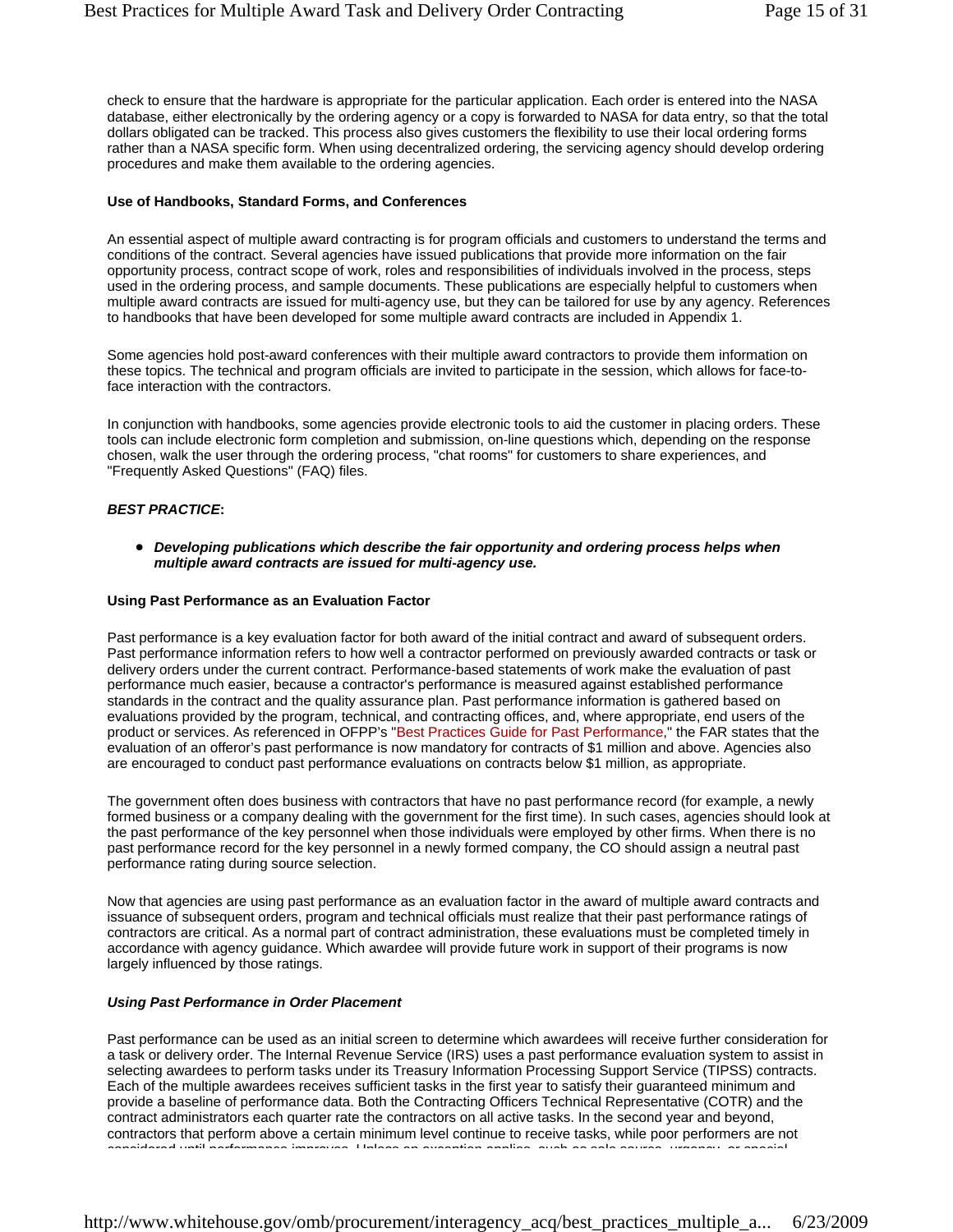needs, orders are issued within specialized task areas according to relative performance scores among contractors.

Past performance is also used by GSA in its FEDSIM multiple award contract for IT support services and by DISA in its follow-on DEIS II multiple award contract. HHS, in the multiple award contract for audit services, developed a customer satisfaction survey, which was reviewed by the awardees prior to its implementation, to build a record of past performance. The data generated from the survey process will be used to award orders based on low price and past performance. Other agencies that use past performance rating systems hold meetings with contractors experiencing performance and quality problems and work with them to ensure their quality improves so they can be considered for future orders.

Past performance is the foundation of the DEIS II fair opportunity process. DISA created the DEIS II past performance database, which is populated with past performance data collected during the proposal evaluation for the initial contract award. This performance data is utilized in Step 1 of the fair opportunity process when the multiple awardees' performance in specific technical, functional, and/or organizational areas is compared to the respective areas required under the statement of work.

Due to the significance of past performance in the initial screening process, performance data is updated continuously. As task orders are awarded and actual performance is completed and evaluated under the contract, current performance information is added to the original past performance information in the database. The current performance data is collected in conjunction with the customer's surveillance and evaluation efforts through the submission of interim and final task order and deliverable evaluations.

Other agencies also retain all past performance information. Subsequent improvement by a contractor, or superior performance following an "average" past performance rating, is an important consideration. Conversely, "good" performance following an excellent past performance rating is information that may be just as critical to a government evaluation.

To ensure that accurate performance information is reported, task monitors must develop and implement a quality assurance surveillance plan for each task order under the contract. The surveillance plan should address the methods of objective/subjective observation and identify specific performance measures. Through the use of these techniques, the contractor's performance, such as timeliness and quality of deliverables, can be tracked and reported in task order and deliverable evaluations. This guarantees that accurate performance data is used to refresh the past performance database.

Past performance on cost/price control under previous task orders can be used as a factor in selecting a contractor for a task order. In addition to considering the quality of a contractor's performance under previous tasks, COs may also evaluate how the contractor is controlling costs in performance of previous tasks. This can be done by comparing the contractor's actual costs with the contractor's estimated costs to perform the work. Also, past performance on cost/price control can be used as an initial screen to determine who will receive further consideration for a particular task order.

For additional information on the use of past performance, consult OFPP's May 1995 "Best Practices Guide for Past Performance." The guide may be obtained from the Office of Publications at the address set forth in the Foreword to this document.

#### *BEST PRACTICE:*

• Past performance on earlier tasks under the multiple award contract, including past performance on *cost or price control, may be used to determine which awardees should be considered for future tasks.*

#### *Recovery of Proposal Preparation Costs*

The recovery of proposal preparation costs when awardees respond to requirements for orders under multiple award contracts is being discussed by the Cost Accounting Standards Board (CAS Board). Until the CAS Board rules on this issue, our preliminary views are set forth below.

Agencies should be mindful of the costs that contractors will incur to provide proposals (either oral or written) in response to requirements for task or delivery orders, especially if "formal" technical proposals are required. Agencies should structure their ordering procedures so that awardees need not respond to each requirement for a task or delivery order. Non-mandatory proposal submission saves contractors proposal preparation costs since they can choose the tasks for which they submit a proposal.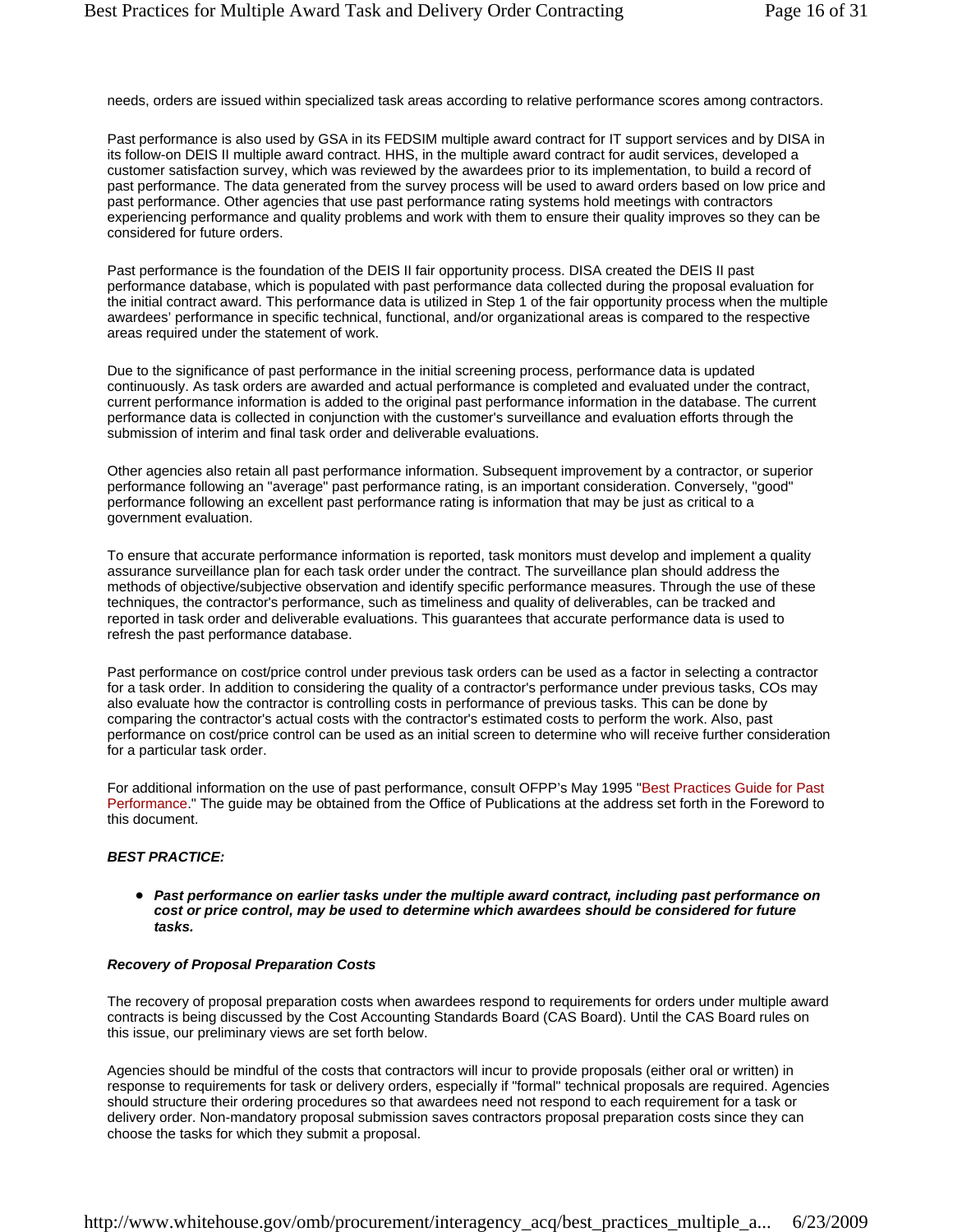Normally bid and proposal costs are charged as indirect costs to the contractor's G&A expense pool. If, however, the government requires in the solicitation (as a condition of the contract) that proposals (oral or written) be submitted in response to each task or delivery order requirement, in order to comply with the fair opportunity standard, proposal preparation costs may be charged as a direct cost, if it is the contractor's disclosed or established practice to do so. (Generally, each task order must be an actual or expected cost objective.) In such cases, a separate line item or program management task is normally included in the task order.

Contractors covered by the CAS must be consistent in charging these costs, either as direct or indirect (CAS 402). Those contractors not subject to CAS are also required by FAR 31.202 to consistently charge these types of bid and proposal costs (required in the performance of the contract) as direct or indirect. Some agencies have included special provisions in their contracts which state that contractors are responsible for determining the most appropriate method for recovering proposal preparation costs (either as direct or indirect costs) so long as the practice is consistently applied.

#### **CHAPTER 5 FAIR OPPORTUNITY CONSIDERATIONS**

#### *Agency Flexibility*

FASA requires that each awardee under multiple award contracts be given a fair opportunity to be considered for each order in excess of \$2,500, unless an exception applies. The few requirements set forth in the statute for placing orders under multiple award contracts are designed to give agencies considerable leeway and minimal burden. COs have broad discretion to determine how work will be issued to awardees under multiple award contracts, provided the procedures and selection criteria to be used are set forth in the solicitation and resulting contract and do not result in consideration of less than all awardees. Allocation or "equitable distribution" of orders, or placing order ceilings (under which the total value of orders must stay for each contractor), is contrary to the intent of FASA. Agencies should adhere to FAR 16.505(b), which expressly prohibits this practice.

The FAR also states that, in determining the procedures for providing awardees a fair opportunity to be considered, COs should use good business judgment to determine appropriate methods for considering factors such as past performance, quality of deliverables, cost control, price or cost, or other factors that are relevant to the placement of orders. Agencies must ensure that procedures for issuing orders and providing awardees a fair opportunity to be considered are clearly outlined in the initial multiple award solicitation and contract.

#### *Exceptions to Fair Opportunity to be Considered*

The requirement for fair opportunity consideration does not apply to orders under \$2,500, or to orders above \$2,500, where the CO determines that:

- the need for the supplies/services is of such urgency that providing such opportunity would result in unacceptable delays;
- only one contractor is capable of providing the supplies/services required at the level of quality required because the supplies/services are unique or highly specialized;
- the order should be issued on a sole-source basis in the interest of economy and efficiency as a logical follow-on to an order already issued provided that all awardees were given a fair opportunity to be considered for the original order; or
- $\bullet$  it is necessary to place an order to satisfy a minimum guarantee.

When a requirement for an order exists and the CO anticipates that the order will be directed to a particular awardee, contracting officials should determine if one of the exceptions apply prior to providing awardees an opportunity to compete for the work. This avoids the situation where contractors compete inappropriately for that work.

Although the four exceptions to the "fair opportunity to be considered" standard are statutory, contracting officials are encouraged to provide additional guidance in their selection criteria and ordering procedures as to when it may be appropriate to use one of the exceptions.

#### *Only One Contractor is Capable*

The Defense Information Systems Agency (DISA) and NIH include additional guidance in their DEIS II and CIO-SP procedures, respectively, for the use of the "only one contractor is capable" exception. The guidance states that the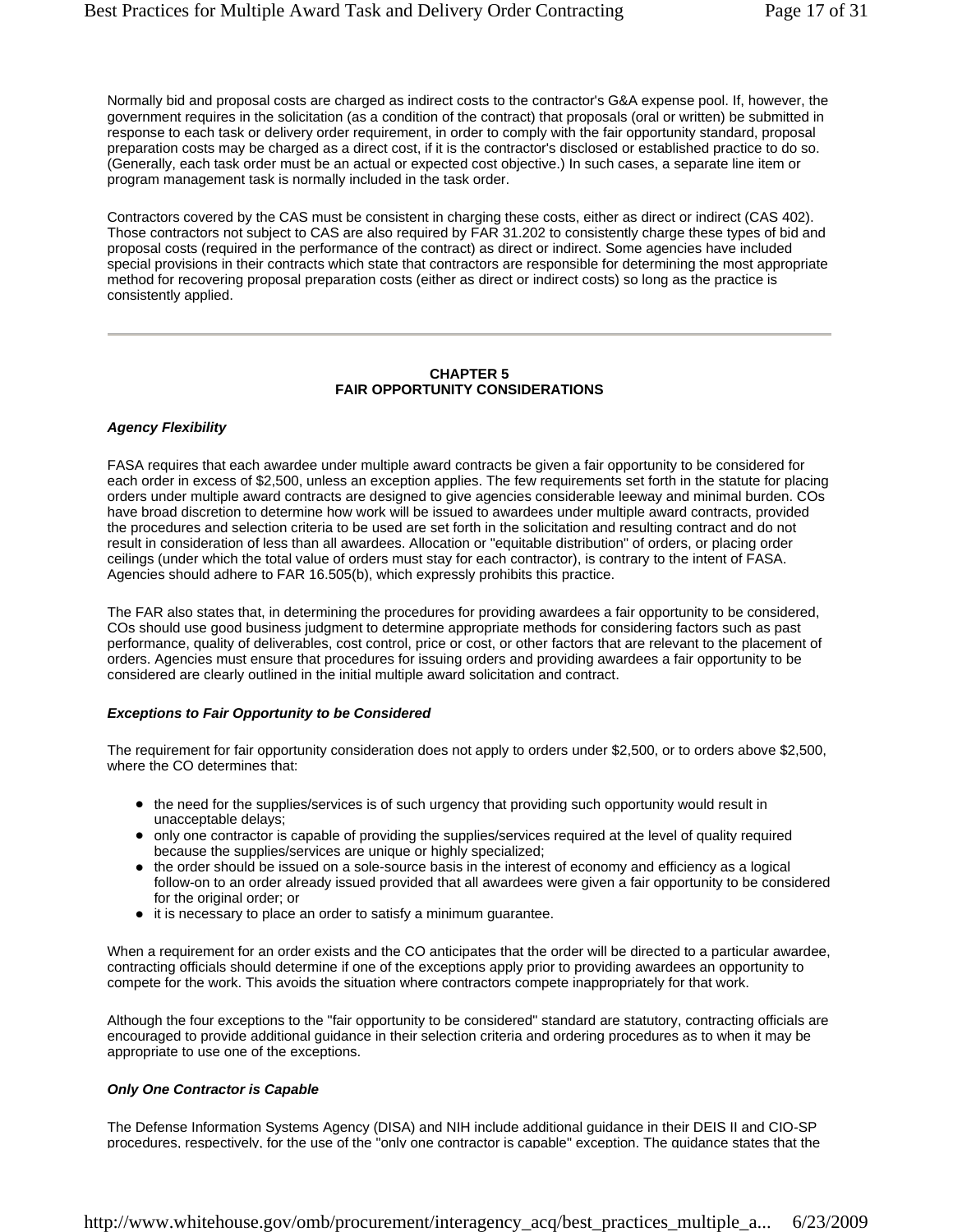exception may be appropriate when the statement of work for the order is required to be written in a manner that would reveal proprietary information of a specific awardee. Proprietary information could include a single awardee's technical or intellectual solution or a unique method of solving problems. This could alleviate the potential for "technical transfusion" as prohibited by FAR 15.610(e)(1).

#### *Logical Follow-on*

The "follow-on exception" to fair opportunity permits agencies to award a follow-on task order on a sole-source basis provided all awardees are given an opportunity to compete for the original order. If the original order is issued on a non-competitive basis, however, the follow-on order must be competed. Program officials and customers should also avoid situations where the requirements for the competed original task order are insignificant in dollar value, only to be followed by sole-source task orders that are much broader in scope and dollar value. This practice may be construed as contrary to the fair opportunity process.

#### *Minimum Guarantee*

DOT, in its ITOP contract, allows each contractor to receive up to \$3 million annually in directed task orders that result from the contractor's marketing efforts. (In these cases, customer would specify which contractor they wanted to perform the task order.) This provision is included in the minimum guarantee clause of the contract. However, ITOP contractors may only receive these directed orders through the application of one of the above exceptions to the fair opportunity process or to meet a program preference goal required by the Small Business Act. While compliance with this practice may avoid unauthorized sole source orders, agencies should avoid large minimum guarantee provisions in their multiple award contracts that could circumvent the policy of allowing awardees a fair opportunity to be considered.

The required "minimum guarantee" under ID/IQ contracts can also be used to establish a past performance record for the contractors.

#### *Program Officials' and/or Customers' Involvement*

Agencies have considerable flexibility in developing the procedures for providing awardees a fair opportunity for consideration when issuing orders under multiple award contracts. Agencies also have broad discretion in determining how the fair opportunity to be considered process is conducted, and the extent to which program officials or customers are involved.

The degree of involvement of program officials and/or customers in the fair opportunity process varies from agency to agency. Program officials and/or customers initiate the requirements and usually are well qualified to assist in making a best value judgment. DISA and NIH authorize customers to perform most of the process, pending final approval by the CO. Good coordination and communication between contracting and program officials is essential to making this process work. Although the CO is responsible for ensuring that the government enters into a legally binding contract, COs may seek input from the program and technical officials when determining which awardees will be afforded an opportunity to compete for orders under these contracts. Agencies are encouraged to use whatever method best works within their organizational structure, bearing in mind that only the CO is authorized to award the task or delivery order.

Training for program officials and customers becomes even more important as they become more involved in the fair opportunity process. We recommend supplementing basic COTR courses with basic procurement courses that cover topics including procurement planning, contracting by negotiation, cost and pricing techniques, and performancebased service contracting (for task orders).

#### *BEST PRACTICES:*

- Good communication between the contracting office and program/technical office is essential when *determining fair opportunity.*
- Technical/program personnel involved in the fair opportunity process should be well trained in the *use of multiple award task and delivery order contracting.*

#### *Competing Orders for Products vs. Services*

Under multiple award delivery order contracts for COTS products, especially products for IT, prices are typically set forth in price sheets and are often available electronically on bulletin boards for customers to select the products that best satisfy their needs and take advantage of the competitive forces of the marketplace. As long as the CO or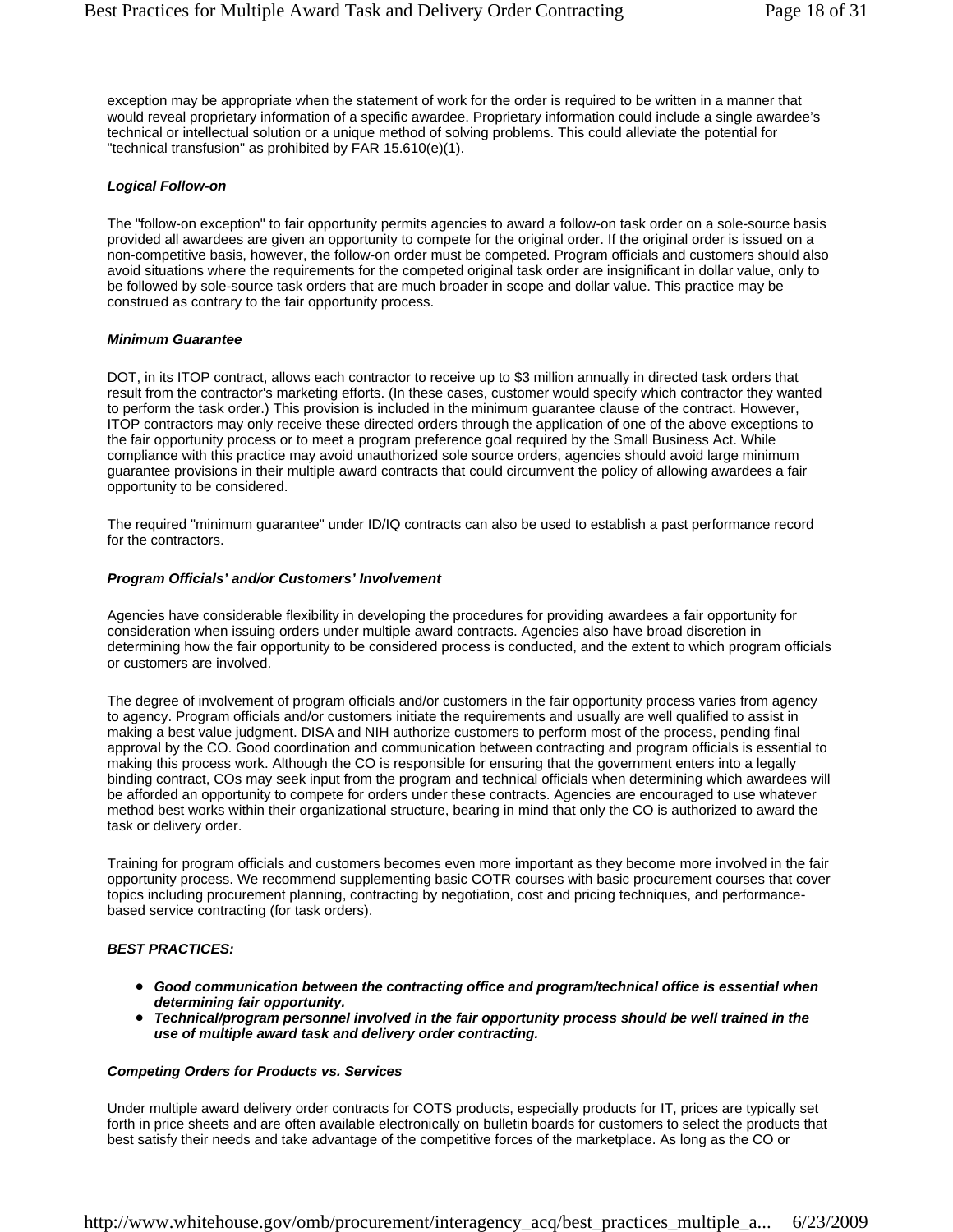customer can easily compare the various prices and products being offered under these contracts, awardees have been given a fair opportunity to be considered. Requiring each awardee to develop a separate "proposal" or conducting negotiations with each awardee prior to awarding a delivery order is not necessary, unless the CO believes the information provided on the price sheets is insufficient to make an award in the best interest of the government (see FAR 16.505(b)).

In the case of multiple award task order contracts for services, the receipt and evaluation of proposals typically is necessary to better understand and define the services being procured and to take advantage of competition amongst the awardees to obtain best value. Agencies, however, should simplify and streamline the negotiation process as much as possible.

#### *Examples of the Fair Opportunity Process*

Several examples of the ways different agencies set up their procedures for providing awardees a fair opportunity for consideration are listed below. If more information is desired on the examples provided, please contact the agency point of contact listed in Appendix 1.

#### *DEIS II Fair Opportunity Consideration Process*

An example of how to provide awardees a fair opportunity for consideration is to use a customer driven, best value scenario similar to what DISA has adopted for the DEIS II contract. Under the DISA approach, the customer/program official is responsible for providing the multiple awardees with a fair opportunity for consideration for task orders under a two-step process. The customer, as the financier of the requirement and the person having the greatest knowledge of the work to be performed, determines what constitutes best value. An outline of the DEIS II two-step process is shown in Appendix 2.

Step 1 of the DEIS II fair opportunity process begins with the submission of a mission related, outcome oriented, performance-based statement of work (SOW). Using the DEIS II past performance database, all of the multiple contract awardees are screened by the customer/program official. Based on the specific technical, functional and/or organizational areas required under the SOW, the awardees with the greatest potential for fulfilling the task requirement are identified. The outcome of this screening process is a list of at least two awardees which the customer must afford a fair opportunity for consideration. However, the customer can invite additional awardees to participate in the process.

Step 2 of the DEIS II fair opportunity process is the post-screening competitive process which is conducted by the customer. Under this step, the customer supplies the participants with the SOW and a letter requesting a high-level oral presentation or "white paper." [Note: Some agencies no longer use the term "white paper" due to contractors' complaints that it is confusing. Such terms as streamlined "task order proposal" may be more appropriate to use.] The request letter must include the selection criteria and methodologies the customer will use to make the "best value" decision. The request letter may also include an estimate of the total dollars the government has budgeted for the requirement. Based on this estimate, the contractor could then provide their best technical solution considering the total anticipated funding available. In addition, the letter should also identify a page/slide limitation which considers a reasonable and realistic balance between the complexity of the requirement with the goal of ensuring a streamlined and economical process.

In response to the request, the contractor prepares an oral presentation or white paper. The oral presentation or white paper should address:

- the contractor's accomplishments and experience in performing the work required under the SOW,
- $\bullet$  the contractor's technical approach,
- a high level estimate or rough order of magnitude of the cost for completing the required work, considering the funding available, if identified by the government, and
- other relevant information in support of a best value decision.

It should be noted that the contractor may also decline to participate in the process by responding to the request with a no bid.

Based on the information provided by the awardees, the customer performs a cost/technical trade-off evaluation and makes a best value recommendation. Once completed, the customer documents the process in a Selection Recommendation Document (SRD). The SRD is signed by an "accountable management official" from the customer's organization, and must include the customer's recommendation, the selection criteria used to make the selection, and the customer's rationale in support of the recommendation. Furthermore, if a fair opportunity exemption is applicable, the exemption must be cited and justified in the SRD.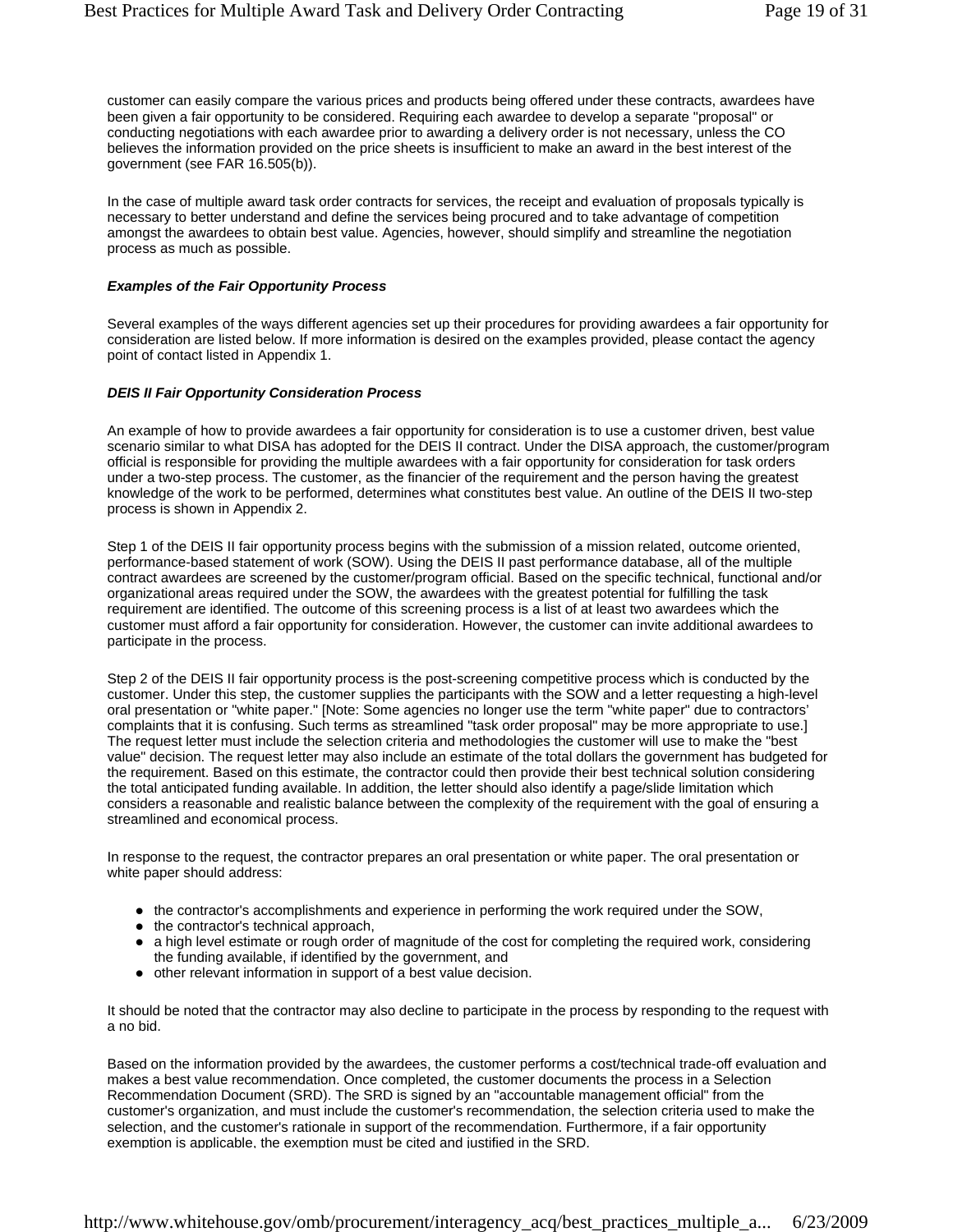The fair opportunity process is completed with the submission of the requirements package to the CO. The SRD is included in the package as evidence that the fair opportunity process was conducted. The CO reviews the SRD and approves or rejects the customer's recommendation. Once approved, the CO asks the recommended awardee to submit a cost and technical proposal. The CO also notifies the other participating awardees of which awardee will be issued the task order.

This process is flexible and can be modified to meet a customer's specific needs. For higher-dollar or complex requirements, the government customer could require varying levels of documentation to support the best value decision. For example, the customer requested technical and cost proposals in lieu of white papers for the Step 2 post-screening competitive process for the ammunition management standard system (AMSS) task order due to the complexity of the requirement and its estimated cost of \$26.3 million. The proposals were limited to 200 pages, and awardees were given 30 days to respond.

#### *OPM's Contractor Qualification Matrix Approach*

OPM uses a "qualification matrix" to help determine which firms will receive task orders under its multiple award task order contracts for training and management assistance services. These firm-fixed price contracts are used by OPM to provide human resource management services to government agencies. The matrix is a chart that outlines the strengths of the firms in the subject matter areas listed in the contracts based on their proposals and past experience.

Firms are ranked "good," "very good," or "superior" in such subject matter areas as instructional system design, training and development, performance management, business process re-engineering, compensation, and employee relations.

When tasked with aligning a client agency's need with contractor capability, the matrix allows OPM Project Managers initially to determine the firms that will compete (i.e., make oral presentations) for task order assignment. This approach maximizes client satisfaction by placing only the most competent firms in position for selection. It also meets the requirement to give all contractors fair consideration for each task order.

After applying the matrix, OPM also considers the following factors to identify further the best suited contractors: (1) the client's recommendation; (2) the contractor's knowledge of the client agency, its mission, and culture; (3) the contractor's experience with OPM and other Federal agencies as it relates to the client agency's statement of work (SOW); and (4) the estimated cost of the project or the client agency's budget. This process usually yields at least three firms best suited for the project.

Once OPM identifies the firms, it notifies the firms and schedules oral presentations. The oral presentations normally begin within five working days of the forwarding of the SOW to the selected firms. The presentations generally last 20 minutes and are followed by a 15-minute question and answer period.

A selection panel, consisting of OPM and client agency representatives, evaluate the oral presentations of firms based on the firm's understanding of the work requirements, technical approach to meeting the client's needs, knowledge of the subject matter area, key staff capabilities and other corporate resources, past performance, and relevant project experience.

At the conclusion of the presentations, the selection panel discusses the relative strengths and weaknesses of the firms and documents its evaluation. Subsequently, after reviewing the panel's recommendations, the CO makes the final decision and awards the task order to the firm or firms best suited for the project.

#### *ITOP Fair Opportunity Procedures*

In May 1996, DOT awarded 20 multiple award contracts in three functional areas: Information Systems Engineering (ISE); Systems Facility Management (SFM); and Information Systems Security (ISS). Separate competitions were held within each functional area to ensure participation of 8(a) and small businesses as prime contractors.

All competed tasks are classified in one of the above functional areas based on the preponderance of work, and all ITOP prime contractors in that functional area are notified of the task order requirement through the Internet. All ITOP prime contractor teams are considered to possess the basic qualifications for success in a broad range of information technology work. All contractors, therefore, are requested to submit proposals in their functional area. ITOP prime contractors may propose to use their resources, their critical subcontractors, or subcontract with any of the contractors qualified in other ITOP functional areas when competing for a task order requirement in their functional area.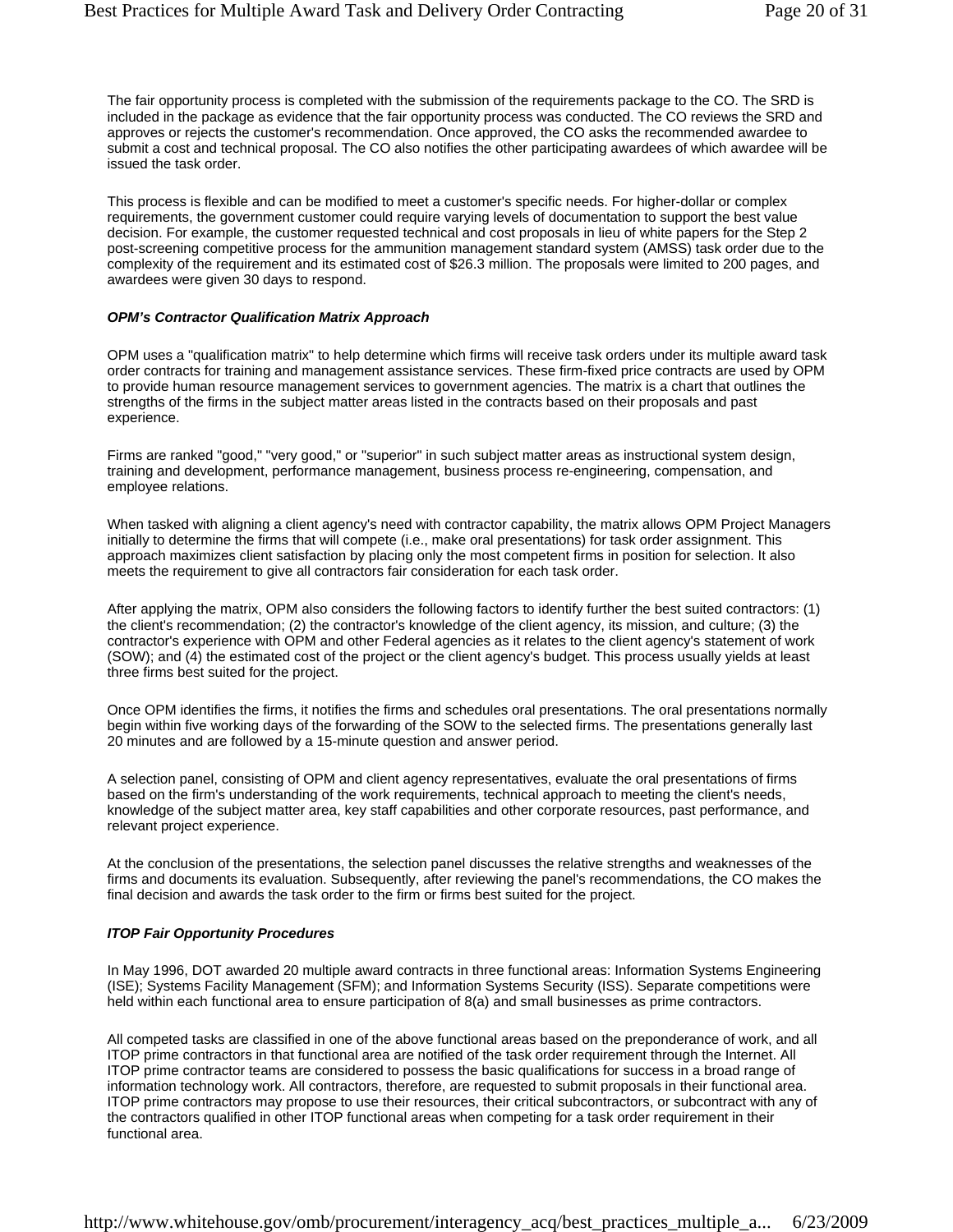The involvement of program officials throughout the ITOP acquisition process is greatly emphasized. The customer organization usually performs the COTR function for ITOP task orders and the customer is involved in the evaluation and selection of the contractor that will eventually support their mission-critical IT needs.

ITOP selection procedures recognize the uniqueness of individual tasks while simultaneously streamlining the process. This is done through the use of templates for typical documents such as task order requests for proposals (RFPs), streamlined award fee plans, source selection plans, and trade-off analyses. The ITOP IT analysts and contract specialists assist the customer in customizing the template documents by inserting the customer's statement of work and performance measures in the task order RFP, inserting the award fee criteria in the award fee plan, and inserting the selection criteria in the source selection plan. These procedures ensure that all important parts of the process are included and provide a common interface with ITOP contractors to minimize overhead expenditures and expedite response time.

Past performance, which was the most important evaluation criterion in the initial ITOP awards, is one of the primary selection criteria for all task orders. ITOP maintains a database of customer performance ratings for all ITOP task orders. These ratings are completed at least annually. The task order ratings, along with performance documentation supporting the original contract awards, are made available to the customers for review. Other selection factors such as key personnel and management approach are ranked by the customer in order of importance and given relative weights for evaluation purposes. These factors are described in the task order request so the contractors understand the criteria that will be used in selecting the winning proposal.

Task order requests are posted on the Internet in a separate area reserved for access by contractors in each functional area. After the requests are posted, contractors are allowed a short period of time to submit requests for clarification. They receive answers over the Internet, and responses are made available to all contractors in the functional area.

Oral presentations are used in most cases, but written proposals are allowed when warranted. Contractors are requested to submit summary slides (not exceeding 30 pages) several days in advance of the scheduled oral presentations. The evaluation team reviews the submissions and completes an initial evaluation prior to the oral presentations. This allows the team to focus on the contractors' presentations and minimize note-taking during the presentation. Contractors are given a two-day response time to provide any additional information.

Following oral presentations, the evaluation team meets, updates its evaluations, and assigns a resulting score to each of the evaluation criteria. Technical and cost evaluations for all contractors are summarized by using an automated spreadsheet tool, which creates color pie charts to aid in visual review of the evaluation results to facilitate the trade-off analysis. The analysis is reviewed to determine the contractor that offers the best value to the government. The source selection official submits the winning proposal to the ITOP CO. The CO awards the task order, and notifies the winning contractor, and, as requested, provides debriefings to the unsuccessful contractors.

#### *EPA's Fair Opportunity Process*

The Environmental Protection Agency plans to use various methods to provide awardees a fair opportunity to be considered under their recently awarded multiple award contracts for national air pollution emission standards to support the Office of Air and Radiation. The CO may use information available on hand or, alternatively, request awardees to submit streamlined proposals for a given task order requirement. The CO, with the assistance of the program office, will determine which method to use based on the complexity of the task. The methods are:

- 1. For simple, well-defined follow-on tasks which only require the contractor to meet a stated schedule, the CO may telephone the contractors to identify their availability. Since availability is the most significant evaluation criteria, only the winning contractor will be asked to provide cost or pricing information.
- 2. For well-defined tasks that are not follow-on tasks, the CO may telephone contractors to identify their availability and to provide cost or pricing information.
- 3. For well-defined tasks where the contractors must identify their technical approach, the CO may telephone the contractors or issue written requests for oral presentations or videotaped technical offers. All awardees will be required to submit cost or pricing information.
- 4. For well-defined complex tasks where technical approach, resource availability, and cost or pricing are significant evaluation factors, the CO may telephone the offers or issue written requests for a technical and cost proposal. The request will suggest a page limitation based on the complexity of the tasks.

Each task order request will include the statement of work, the evaluation factors, the components of the offer to be submitted, the format for submission, and any other relevant instructions to the contractor, including those regarding whether the task order will be awarded with or without discussions.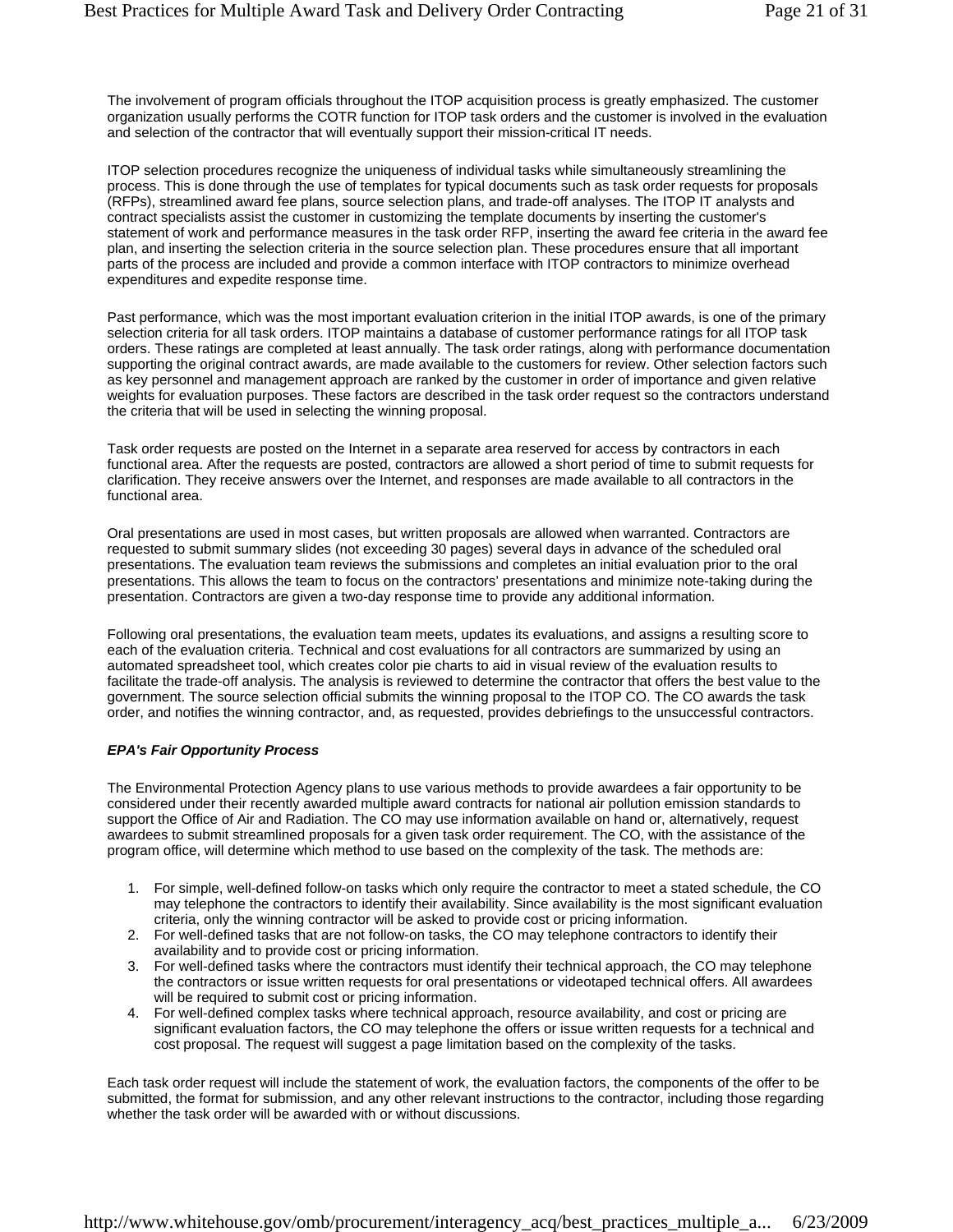#### *CIO-SP Fair Opportunity for Consideration Process*

The NIH uses a customer-driven best value process in the award of task orders under the CIO-SP multiple award contracts. The customer agency controls the statement of work, the technical and cost evaluation criteria, the technical review, and the solution recommendation. The NIH CO provides guidance on technical and contracting considerations and advice on corrections and problems that occur throughout the task order process. The customer, however, controls the technical and price/cost issues.

Prior to the award of the CIO-SP contracts, all of the contractors and their subcontractors were evaluated and determined to be technically capable of handling all eight task areas identified in the statement of work. When a task order request package (TORP) (which includes the statement of work, evaluation criteria, and independent government cost estimate) is received from the agency, the NIH CO reviews the package for completeness and sends it electronically to all twenty CIO-SP prime contractors. This electronic posting of the complete task order requirement to all contractors is the cornerstone of the fair opportunity process. Both customers and contractors benefit because it keeps the contractors and subcontractors involved in the CIO-SP process, provides the agency with the widest range of competition available, and keeps the procurement lead time to a minimum.

Customers are permitted to indicate in the TORP their preferred CIO-SP contractor to satisfy their requirement. This is based on the customer's past history with the contractor and the contractor's technical ability to perform the customer's requirement. The preferred contractor is included in the electronic posting to the other prime contract The preferred contractor is not required to submit a proposal for the task order requirement since the customer agency has been working with the contractor and has the preferred contractor's proposal. The non-preferred contractors are free to submit proposals for the specific task order requirement.

Most task orders provide from two to five days for proposal submission in either oral or written form. Proposals are submitted directly to the agency, which is responsible for the technical and cost evaluation. At the request of the customer, the NIH will post all necessary amendments to the task requirements, but the customer agency deals directly with the contractors to obtain additional information about the technical or cost proposals. The contractors are not provided any government price/cost information.

When the best value decision is made, the customer prepares a solution recommendation document. The document, which summarizes the best value evaluation and decision, is forwarded with all proposals to the NIH CO for approval. A task order award letter is sent to the customer agency to indicate the completion of the funding document to the awardee.

All task orders are competed unless one of the exception to fair opportunity in FAR 16.505(b) applies. Past performance is used as a mandatory evaluation factor in making best value determinations, but is not used to limit fair opportunity. NIH is developing a database of past performance information to assist customer agencies in making best value evaluations.

#### **CHAPTER 6 CONTRACT ADMINISTRATION**

#### **Task Order Surveillance**

A planned surveillance effort is necessary to measure contractor performance and ensure successful completion of tasks. Since past performance can be key in the award or selection process, the CO normally should be involved in development and implementation of any surveillance plan or performance evaluation methodology.

NIH and DISA use a similar approach to monitor contractor performance. On these contracts, since the CO has no day-to-day relationship with contractor teams executing task orders, most of the surveillance is performed by COTRs, Contracting Officer's Representatives (CORs), or Task Monitors (TMs). COTR/COR/TMs are assigned the responsibility for developing a surveillance plan that outlines the use of existing reporting tools and other methods of objective and subjective observations to track contractor performance, timeliness and quality of deliverables, etc. The plan is not in a particular format, but lists the subjective and objective measures that will be used to assure timeliness, quality, and reasonable cost results on the task order. Subjective measures which affect performance and can be viewed through day-to-day interaction include cooperation, problem solving, problem avoidance, staffing levels, adopted efficiencies, effective use of office and communication tools, attendance, and overall professionalism. Objective information includes deliverables, correspondence, meeting minutes, and reporting.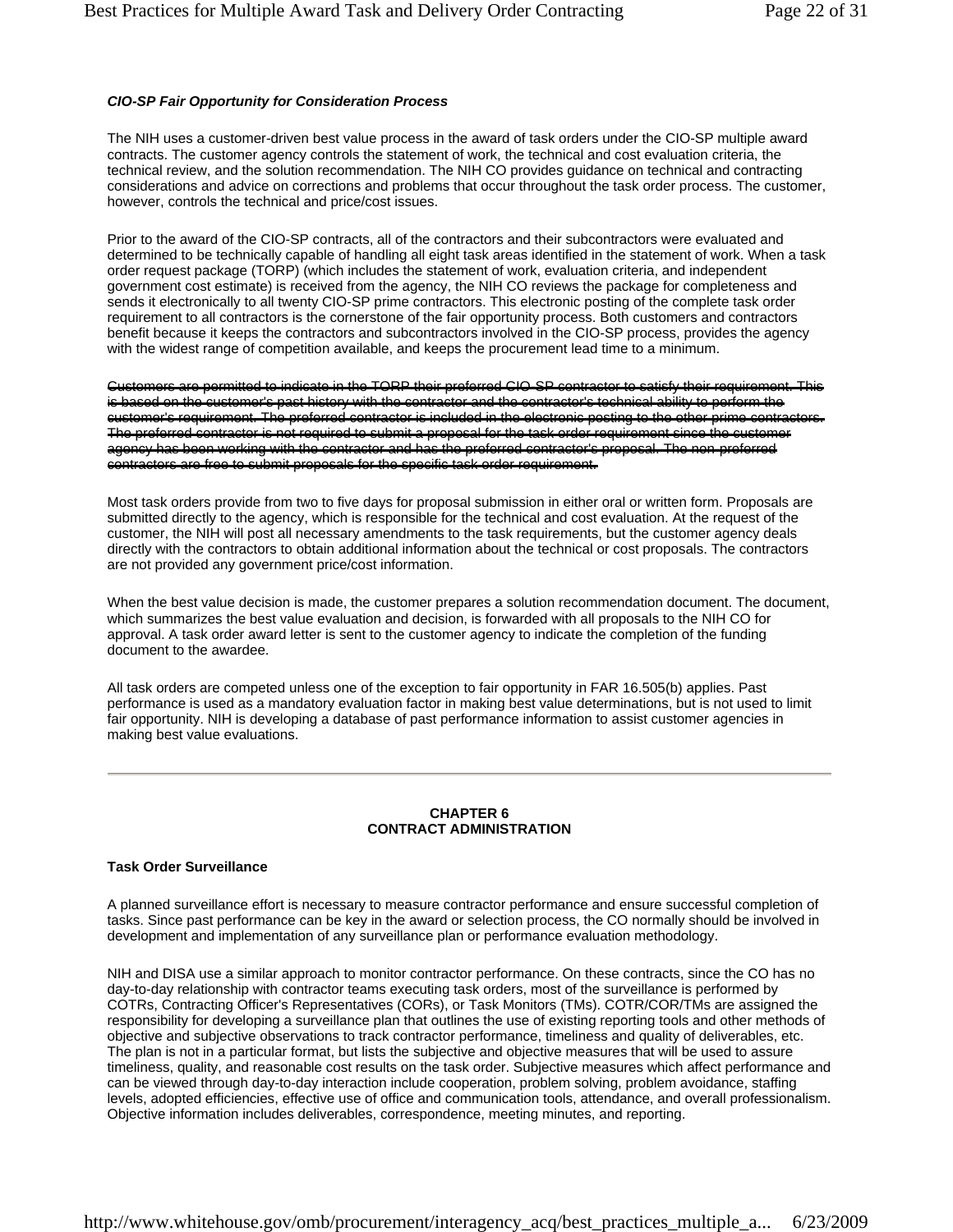#### *Acceptance and Evaluation of Deliverable*

The COTR/COR/TM normally is responsible for performing acceptance of all supplies and services. In addition to reviewing, commenting, and accepting or rejecting deliverables, the COTR/COR/TM is responsible for providing a written evaluation of each major deliverable received during task order execution. "Major deliverables" are the significant technical items (reports, plans, specifications, software, etc.) that are the outcomes of the tasks in the statement of work. Items such as status reports, meeting minutes, trip reports, i.e., routine status and informational deliverables, are generally not considered major deliverables. The COTR/COR/TM documents all rejection of deliverables in writing with recitation of the requirement and factual statements of how the contractor failed to meet those requirements.

#### *Task Order Evaluation*

Standard performance evaluations are used for all task orders to monitor and record overall performance of each contractor. Over the life of the contracts, optimum contractor selection depends in part on historical records measuring performance quality. A sample evaluation form is included in Appendix 3. Under this example, at task order completion, the TM completes this form and forwards it for review to the CO, who in turn forwards a copy to the contractor for comment. Task order evaluation information is entered into the Past Performance database and is available to government customers seeking to use these contracts, to the prime contractor who performed the work, and to government source selection organizations who need past performance information to conduct contract source selections. Contractors should be given an opportunity to review and comment on all of their past performance evaluation reports for task orders issued under the contract. Comments should be included as part of the database for review by customers.

#### **Other Contract Administration Techniques**

While critics of multiple award contracts may state that administration of so many contracts is expensive and time consuming, the DOT's Volpe Center provides evidence to the contrary. Administration of the 29 contracts providing support to the Volpe Center has been a success due to comprehensive management, administration, and operational procedures which have been designed and implemented specifically for the Multiple Contractor Resource Base (MCRB) Program. As in most successful procurements, contract administration involves the full participation of management, procurement, and technical program specialists to ensure quality performance at good prices consistent with program objectives and responsiveness to customer needs. Key elements of this process include:

- a close CO/COTR partnership supported by management;
- a Users Guide which details the operational characteristics of the program and establishes uniform operating procedures;
- automated tools to ensure timely and quality performance; and,
- reports to keep Volpe Center management fully informed of program performance.

Another way to improve contract administration of these large contracts is provided by NASA under the SEWP contracts. NASA meets with its contractors not less than quarterly to discuss administrative issues. NASA also holds video-conferences with the contract administrators at NASA and the other agencies. At these sessions, the contractors discuss anticipated technology refreshment and other issues so that the users can start planning for future requirements.

#### *BEST PRACTICES:*

- **Establishing an automated system to manage task order issuance makes the process more efficient.**
- **Convene periodic meetings with awardees to discuss administrative matters, future requirements,** *and needed improvements in the ordering process.*

#### **The Role of the Ombudsman**

Agencies must designate a task and delivery order ombudsman who shall be responsible for reviewing complaints from contractors and ensuring that all contractors are afforded a fair opportunity to be considered under multiple award contracts. If an agency designated an ombudsman prior to FASA, the duties of that individual could also include these responsibilities. After award, contractors cannot protest issuance of orders, except for a protest on the grounds that the order increases the scope, period, or maximum value of the contract. Therefore, the ombudsman plays an important role. The ombudsman must be a senior official who is independent of the contracting office awarding the multiple award contract. The ombudsman does not have the authority to overturn award decisions or adjudicate formal contract disputes.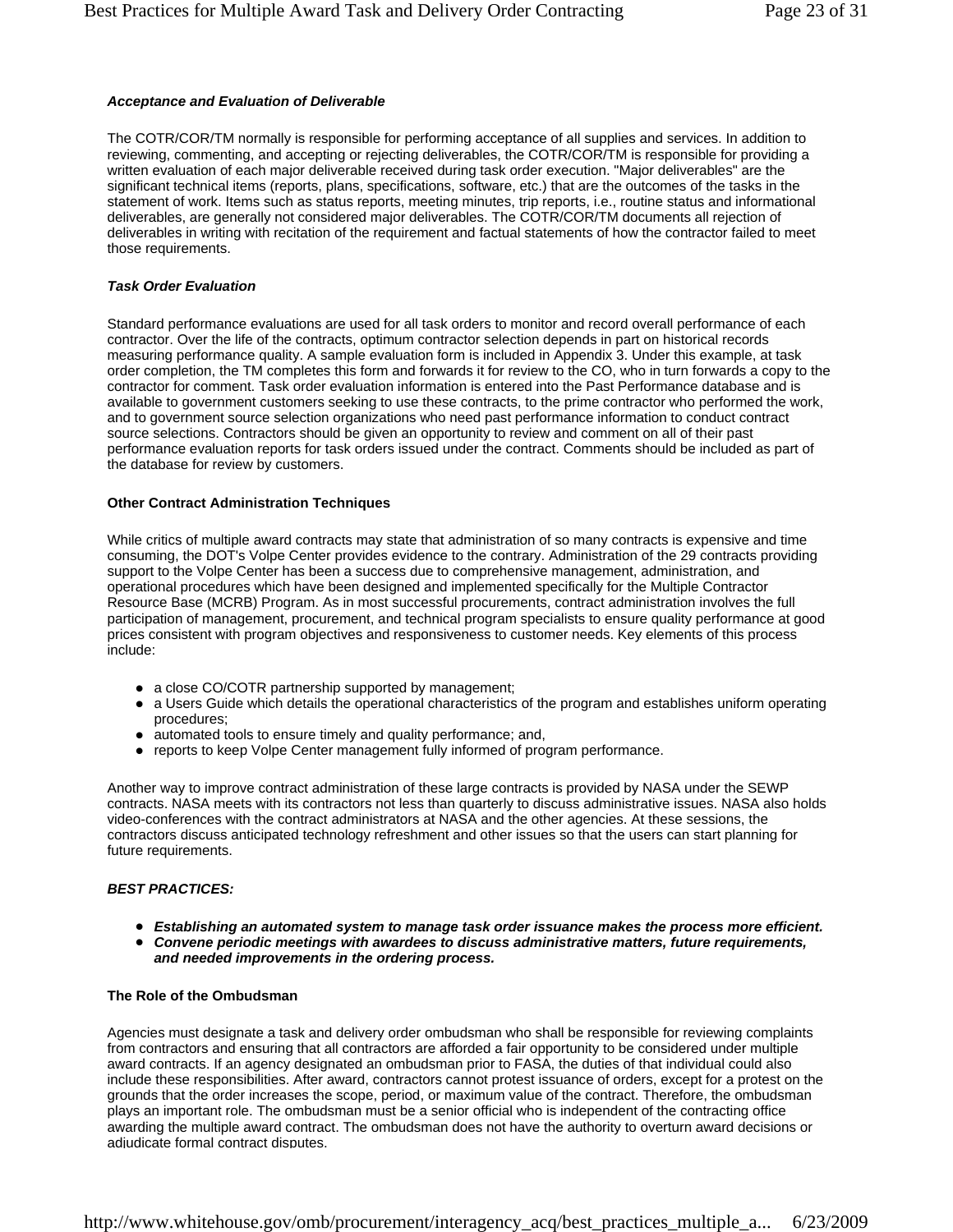Most agencies that appoint an ombudsman do so at a relatively high level. For example, the Department of Veterans Affairs has established the Ombudsman at the Office of the Associate Deputy Assistant Secretary for Acquisition. DISA has assigned the Deputy Director for Procurement and Logistics as the Ombudsman. IRS's Ombudsman is the Chief, Policy and Procedures Branch, Office of Procurement Policy. In other agencies this role has been assigned to the Competition Advocate.

DOE has established procedures for the performance of Ombudsman responsibilities. All Heads of Contracting Activities designate a senior manager who is totally independent of the CO and has no connection to the award of the order to perform Ombudsman duties. DOE also has a Headquarters Ombudsman. DOE's Ombudsman process entails:

- 1. *Review*: Ombudsman reviews concerns and disagreements by contractors. The ombudsman keeps a log of the complaints from receipt through disposition. If the complainant requests anonymity, the name is not logged in.
- 2. *Fact Collection*: Ombudsman collects all facts from the CO relevant to the complaint.
- 3. *Reporting*: If corrective action is required, the Ombudsman reports the findings to the CO.
- 4. *Referred*: If complaints cannot be resolved at local level, the ombudsman refers the complaints to the DOE Headquarters Ombudsman.

The DOE process requires the Ombudsman to keep a log of the complaints from receipt through disposition. It may be useful to retain the log and associated complaint information throughout the life of the contract. In the event of frivolous complaints, agency records on all aspects of a contractor's performance may prove useful.

#### **CHAPTER 7 CONCLUSION**

This interim publication presents best practices to assist agencies in the use of multiple award task and delivery order contracts, focusing on the fair opportunity process and streamlining the ordering process. This information should help agencies re-engineer their traditional procedures for awarding orders under the old single award ID/IQ contracts, and take advantage of the flexibilities available today when using multiple award contracts.

Multiple award task and delivery order contracting, when used properly, should allow the government to leverage its buying power and, at the same time, achieve efficiencies in the procurement process and best value for the taxpayers. Agencies should continue to use best practices already established and seek to develop even more innovative ways to streamline and simplify the ordering process.

We are interested in obtaining information on the fair opportunity process, streamlined ordering procedures, and opportunities for small businesses in other multiple award contracts, especially those for multi-agency use. Any information on lessons learned resulting from innovative techniques, whether or not they provided the expected benefits or results would help. Even techniques or processes considered to be failures offer great learning experiences and should be shared with other agencies to prevent the same mistakes being made.

Suggestions for any other best practices or lessons learned should be either faxed or forwarded to:

Ms. Linda G. Williams Deputy Associate Administrator Office of Federal Procurement Policy Room 9001, New Executive Office Building 725 17th Street, NW Washington, DC 20503

Fax Number: 202-395-5105

We hope the information and best practices included in this interim publication will prove useful to agencies and industry.

#### **APPENDIX 1 LIST OF MULTIPLE AWARD TASK AND DELIVERY ORDER CONTRACTS**

http://www.whitehouse.gov/omb/procurement/interagency\_acq/best\_practices\_multiple\_a... 6/23/2009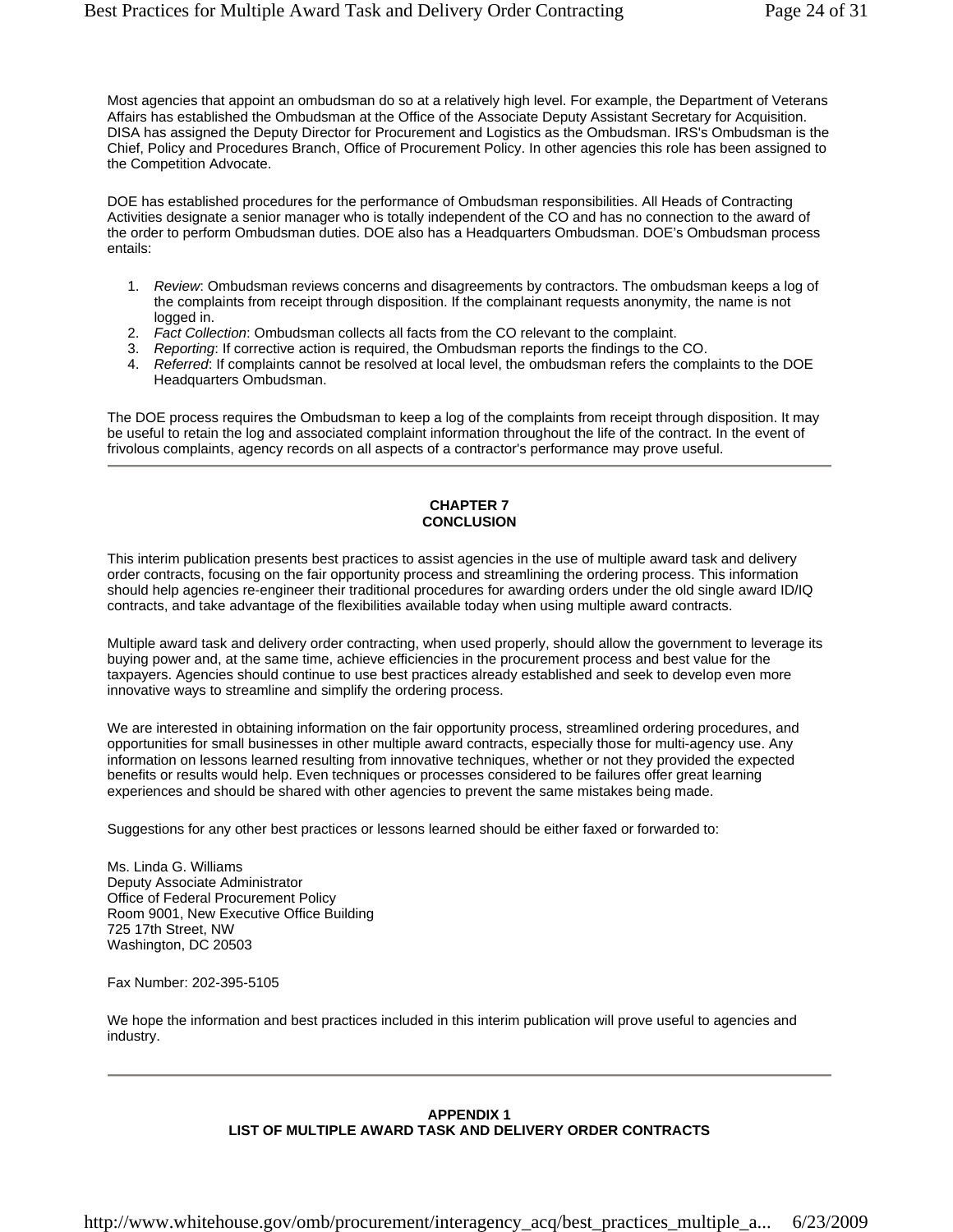The following is a list of multiple award task and delivery order contracts which have been referred to in the Guide. For additional information about these contracts, including copies of handbooks, sample solicitations, ordering procedures, "fair opportunity" selection process, sample forms, etc., contact the individuals listed below.

#### **1. Chief Information Officer Solutions and Partners (CIO-SP)**

National Institutes of Health

Information technology support services including data center services, IT operations, integration services, telecommuting services, telecommunications, security and services to make computers Year 2000 compliant.

Marie Monsees Internet Address: mm63F@nih FAX Number: 301-402-3406

Handbook available at Web Site: http://nitaac.nih.gov/

#### **2. DEIS II Program**

Defense Information Systems Agency

Integration and migration services supporting development of the Defense Information Infrastructure.

*The DEIS contracts are expired and have been replaced by the Encore suite of contracts.* 

#### **3. Federal Systems Integration and Management (FEDSIM)**

General Services Administration

Information technology support services.

Keith Sandridge, FEDSIM Contracting Center Internet Address: keith.sandridge@gsa.gov FAX Number: 703-756-9012

#### **4. Information Technology Omnibus Procurement (ITOP)**

Department of Transportation

Information technology services such as information systems engineering, systems/facilities management and maintenance, and information systems security.

Richard Lieber Internet Address: itop@postmaster2.dot.gov FAX Number: 202-366-9848

Handbook available at Web Site: http://itop.dot.gov

#### **5. Scientific and Engineering Workstation Procurement (SEWP II)**

National Aeronautics and Space Administration

UNIX workstations and supporting equipment.

Skip Kemerer Internet Address: skip.l.kemerer.1@GSFC.nasa.gov FAX Number: 301-286-1654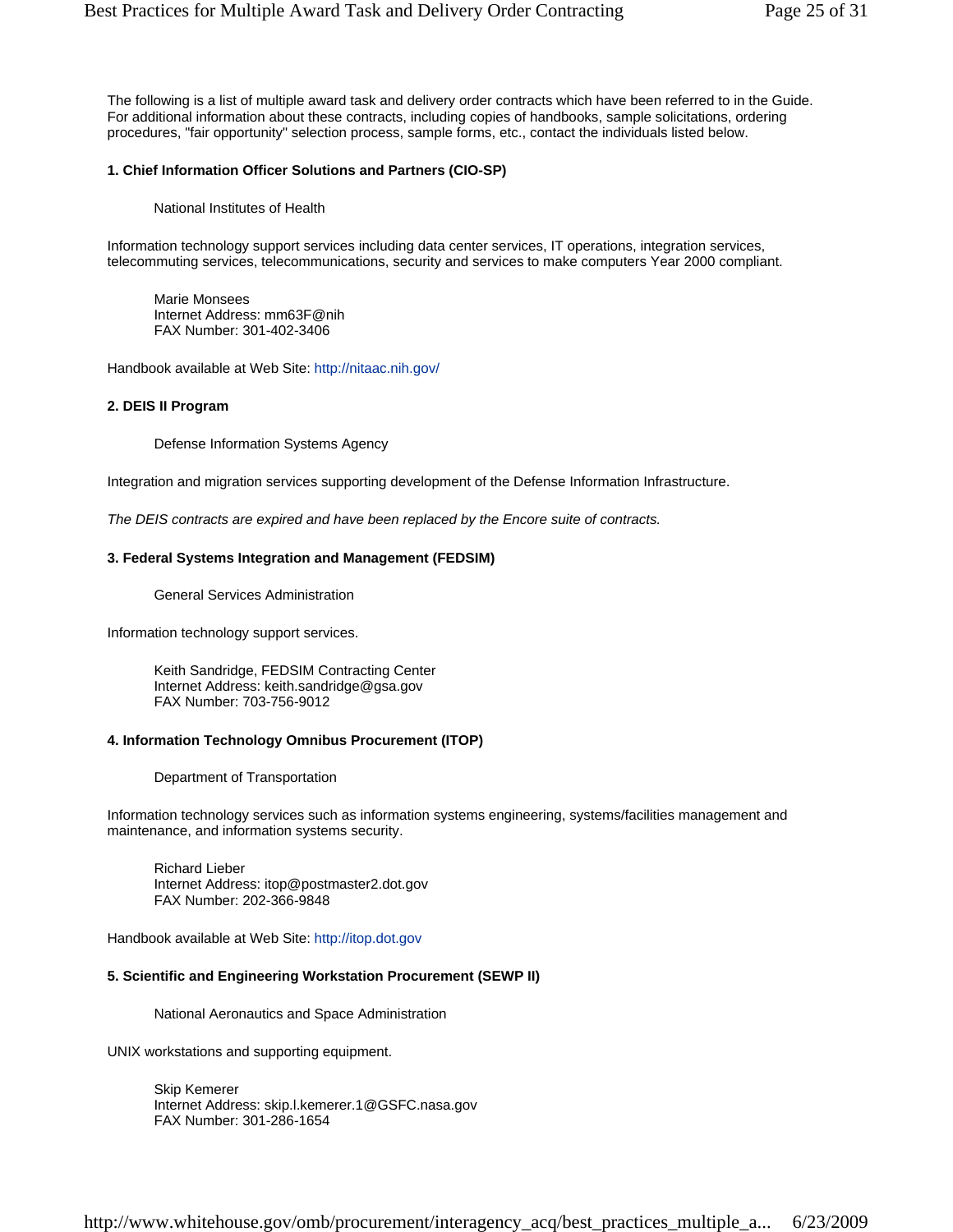# **6. Volpe Center's Multiple Contract Resource Base Program**

Department of Transportation

Research, development, and analysis support in operations research and analysis, information systems engineering, communications, navigation and surveillance systems and vehicle, guideway and terminal systems.

Contact: David Scali Internet Address: scali@volpe1.dot.gov

# **7. Environmental Construction/Remediation Services**

Department of the Air Force

Warner Robbins Air Logistics Center

Bob Driggers FAX Number: 912-926-7549

# **8. Training and Management Assistance Services**

Office of Personnel Management

Vivian Bethea FAX Number: 202-606-1464

# **9. Environmental Management Services**

Department of Energy

David Leotta Internet Address: david.leotta@hq.doe.gov FAX Number: 202-634-4419

# **10. Desktop V Microcomputers**

Department of the Air Force

Desktop microcomputers, software applications, support services.

Kay Walker FAX Number: 334-416-1775

# **11. Research and Evaluation Studies**

Social Security Administration

Provides for quick turnaround, short-term research and evaluation studies, projects and analyses.

John Broglie FAX Number: 410-965-9560

# **12. Financial Management Support Services (FMSS)**

Financial Management Service, Department of the Treasury

Includes a broad range of financial management and related information technology services.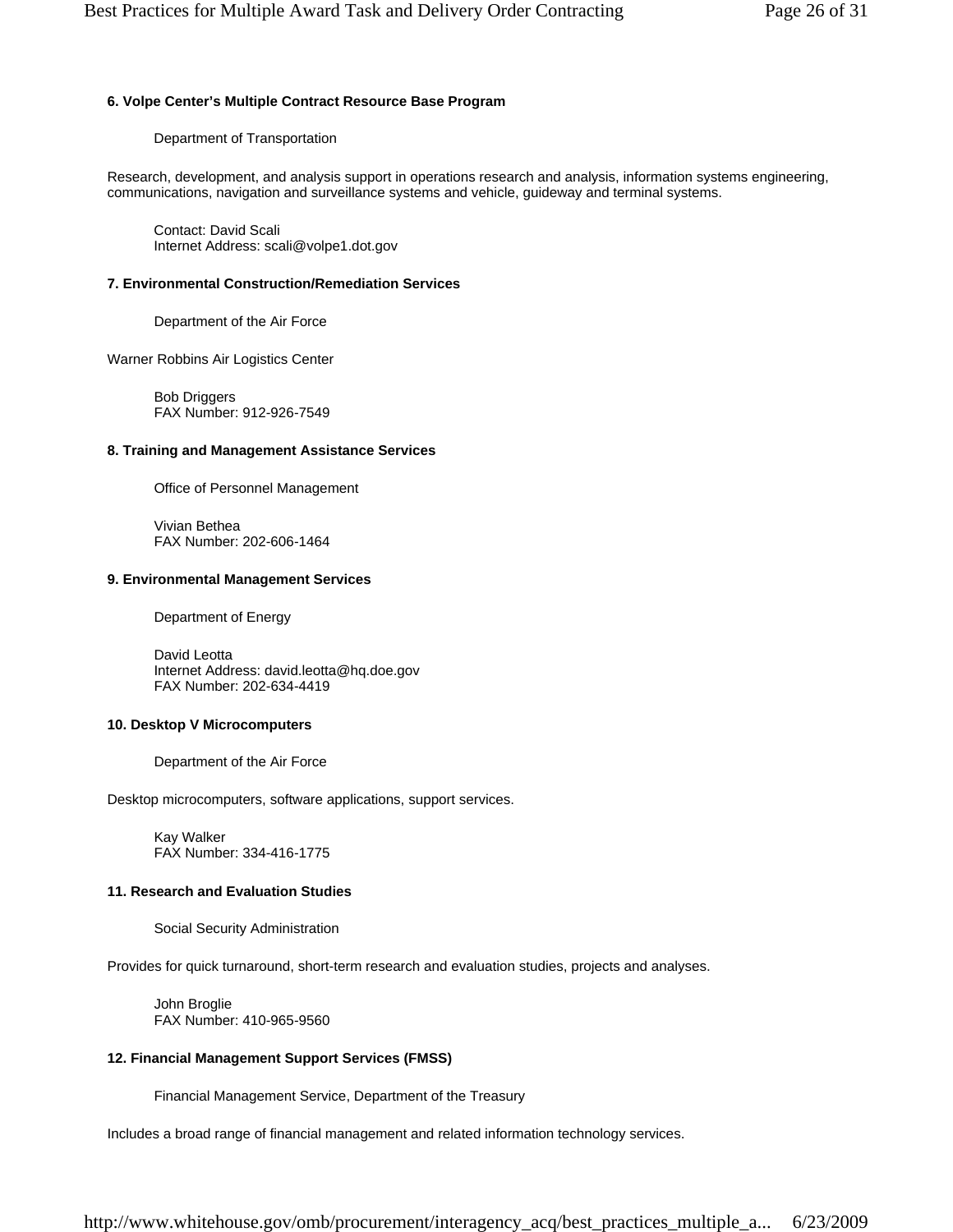Karen Reed, Contracting Officer Internet Address: karen.reed@FMS.sprint.Com Fax Number: 202-874-7275

#### **13. Audit Support Services**

Department of Health and Human Services

Includes financial, program, or contract audit support services.

Gaynel Abadie, Contract Specialist Fax Number: 202-690-5698

#### **14. National Air Pollution Emissions Standards Support Services**

Environmental Protection Agency

Kathy H. Moore Internet address: moore.kathyh@epamail.epa.gov Fax Number: 919-541-4273

#### **15. Information Technology Support Services**

Department of Justice

Provides for a full range of information technology support services including business process re-engineering.

Surrindar Singh Hansra Internet address: hansra@justice.usdoj.gov Fax Number: 202/514-0805

#### **APPENDIX 2 DEIS II Task Order Award Process**

**This appendix is missing and is expected to be available Sep 30, 1997.** (It is a flow chart of the Screening and Post Screening award process.)

*\_\_\_\_\_\_\_\_\_\_\_\_\_\_\_\_\_\_\_\_\_\_\_\_\_\_\_\_\_\_\_\_\_\_\_\_\_\_\_\_\_\_\_\_\_\_\_\_\_\_\_\_\_\_\_\_*

#### **APPENDIX 3 TASK ORDER EVALUATION**

*To be completed by the Task Monitor (TM) each quarter (1 Oct, 1 Jan, 1 Apr, and 1 Jul) and at the completion of the Task Order to evaluate the contractor\*s performance. Completed evaluations are to be forwarded to the COTR/COR for review.*

*\_\_\_\_\_\_\_\_\_\_\_\_\_\_\_\_\_\_\_\_\_\_\_\_\_\_\_\_\_\_\_\_\_\_\_\_\_\_\_\_\_\_\_\_\_\_\_\_\_\_\_\_\_\_\_\_ 1. Contract Number 2. TO Number 3. TO Title*

*\_\_\_\_\_\_\_\_\_\_\_\_\_\_\_\_\_\_\_\_\_\_\_\_\_\_\_\_\_\_\_\_\_\_\_\_\_\_\_\_\_\_\_\_\_\_\_\_\_\_\_\_\_\_\_\_ 4. TO Award Date 5. TO Completion Date 6. Total Cost 7. TO Type: \_\_ T&M \_\_ FFP \_\_ CPFF*

*8. a. Prime Contractor b. Principal Subcontractor(s) (List the Prime subcontractors that worked on the TO)*

*c. TO Evaluation*

http://www.whitehouse.gov/omb/procurement/interagency\_acq/best\_practices\_multiple\_a... 6/23/2009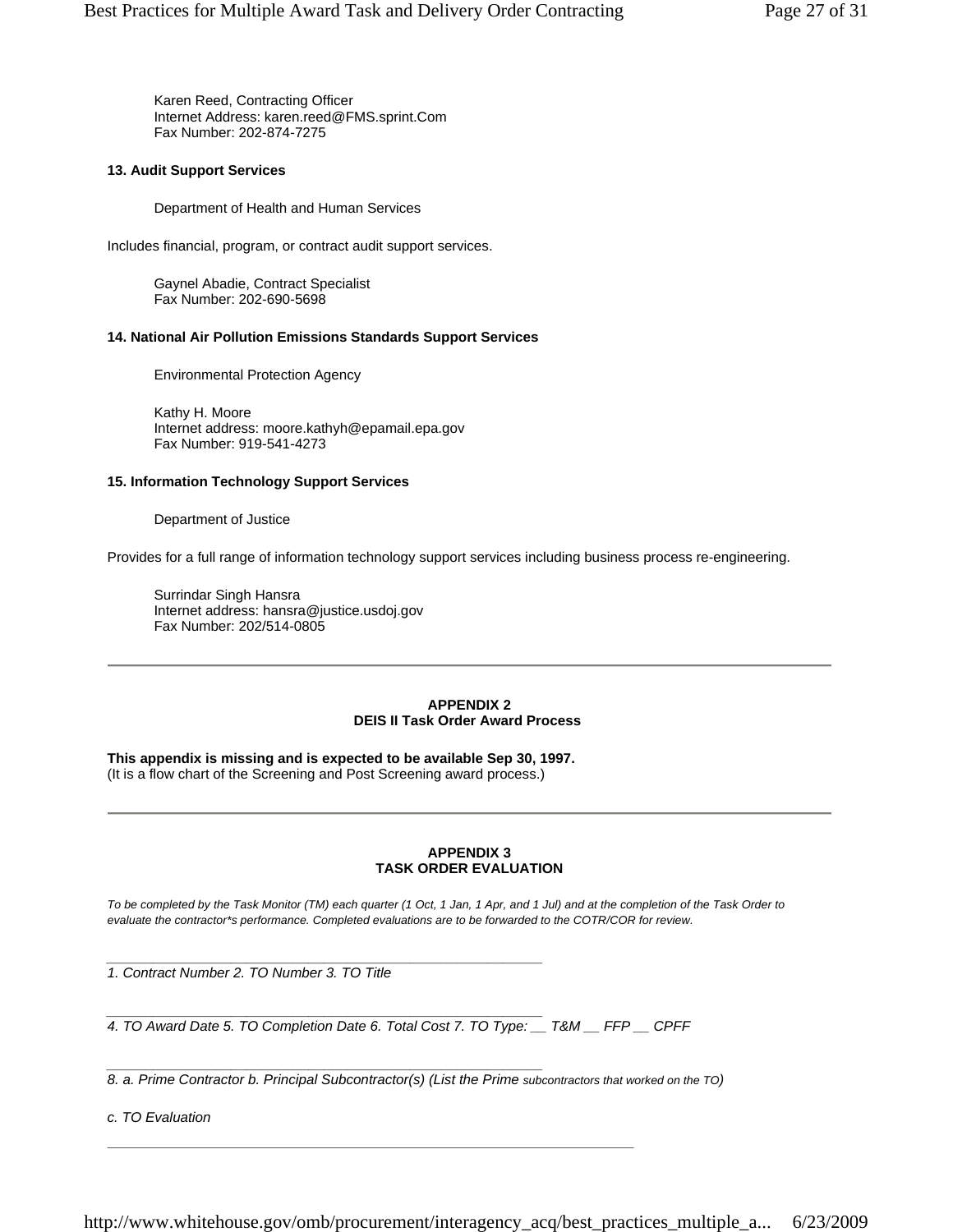| <b>TECHNICAL PERFORMANCE</b>                                                                                                   |     |                                                    |     |     |     |                         |                                           |  |  |
|--------------------------------------------------------------------------------------------------------------------------------|-----|----------------------------------------------------|-----|-----|-----|-------------------------|-------------------------------------------|--|--|
| <b>FACTORS/RATINGS</b>                                                                                                         | (6) | "Plus"  "Excellent"  "Good"  "Fair"  "Poor"<br>(5) | (4) | (3) | (2) | "Unsatisfactory"<br>(1) | <b>Not</b><br><b>Applicable</b><br>(N/A.) |  |  |
| 1. Completion of<br>major<br>tasks/milestones/<br>deliverables on<br>schedule.                                                 |     |                                                    |     |     |     |                         |                                           |  |  |
| 2. Responsiveness to<br>changes in technical<br>direction.                                                                     |     |                                                    |     |     |     |                         |                                           |  |  |
| 3. Ability to identify<br>risk factors and<br>alternatives for<br>alleviating risk.                                            |     |                                                    |     |     |     |                         |                                           |  |  |
| 4. Ability to identify<br>and solve problems<br>expeditiously.                                                                 |     |                                                    |     |     |     |                         |                                           |  |  |
| 5. Ability to employ<br>standard<br>tools/methods (e.g.,<br>standards,<br>commercial products,<br>info. engineering<br>tools). |     |                                                    |     |     |     |                         |                                           |  |  |

| <b>MANAGEMENT PERFORMANCE</b>                                                                                                         |     |     |     |     |     |                                                                           |                                    |  |
|---------------------------------------------------------------------------------------------------------------------------------------|-----|-----|-----|-----|-----|---------------------------------------------------------------------------|------------------------------------|--|
| <b>FACTORS/RATINGS</b>                                                                                                                | (6) | (5) | (4) | (3) | (2) | "Plus"   "Excellent"   "Good"   "Fair"   "Poor"   "Unsatisfactory"<br>(1) | <b>Not</b><br>Applicable<br>(N/A.) |  |
| 6. Overall<br>communication with the<br>Government.                                                                                   |     |     |     |     |     |                                                                           |                                    |  |
| 7. Effectiveness and<br>reliability of<br>Contractor's Key<br>Personnel                                                               |     |     |     |     |     |                                                                           |                                    |  |
| 8. Ability to recruit and<br>maintain qualified<br>personnel.                                                                         |     |     |     |     |     |                                                                           |                                    |  |
| 9. Ability to manage<br>multiple and diverse<br>projects/tasks from<br>planning through<br>execution                                  |     |     |     |     |     |                                                                           |                                    |  |
| 10. Ability to effectively<br>manage<br>subcontractors.                                                                               |     |     |     |     |     |                                                                           |                                    |  |
| 11. Ability to meet<br>goals for use of Small,<br>Small Disadvantaged,<br>and Woman Owned<br><b>Small Business</b><br>subcontractors. |     |     |     |     |     |                                                                           |                                    |  |

| <b>MANAGEMENT PERFORMANCE (CONT'D)</b>                                           |     |     |     |     |     |                                                               |                                    |  |
|----------------------------------------------------------------------------------|-----|-----|-----|-----|-----|---------------------------------------------------------------|------------------------------------|--|
| <b>FACTORS/RATINGS</b>                                                           | (6) | (5) | (4) | (3) | (2) | "Plus"  "Excellent"  "Good"  "Fair"  "Poor"  "Unsatisfactory" | <b>Not</b><br>Applicable<br>(N/A.) |  |
| 12. Ability to<br>accurately estimate<br>land control cost to<br>complete tasks. |     |     |     |     |     |                                                               |                                    |  |
| 13. Overall<br>performance in<br>Iplanning, scheduling,<br>and monitoring.       |     |     |     |     |     |                                                               |                                    |  |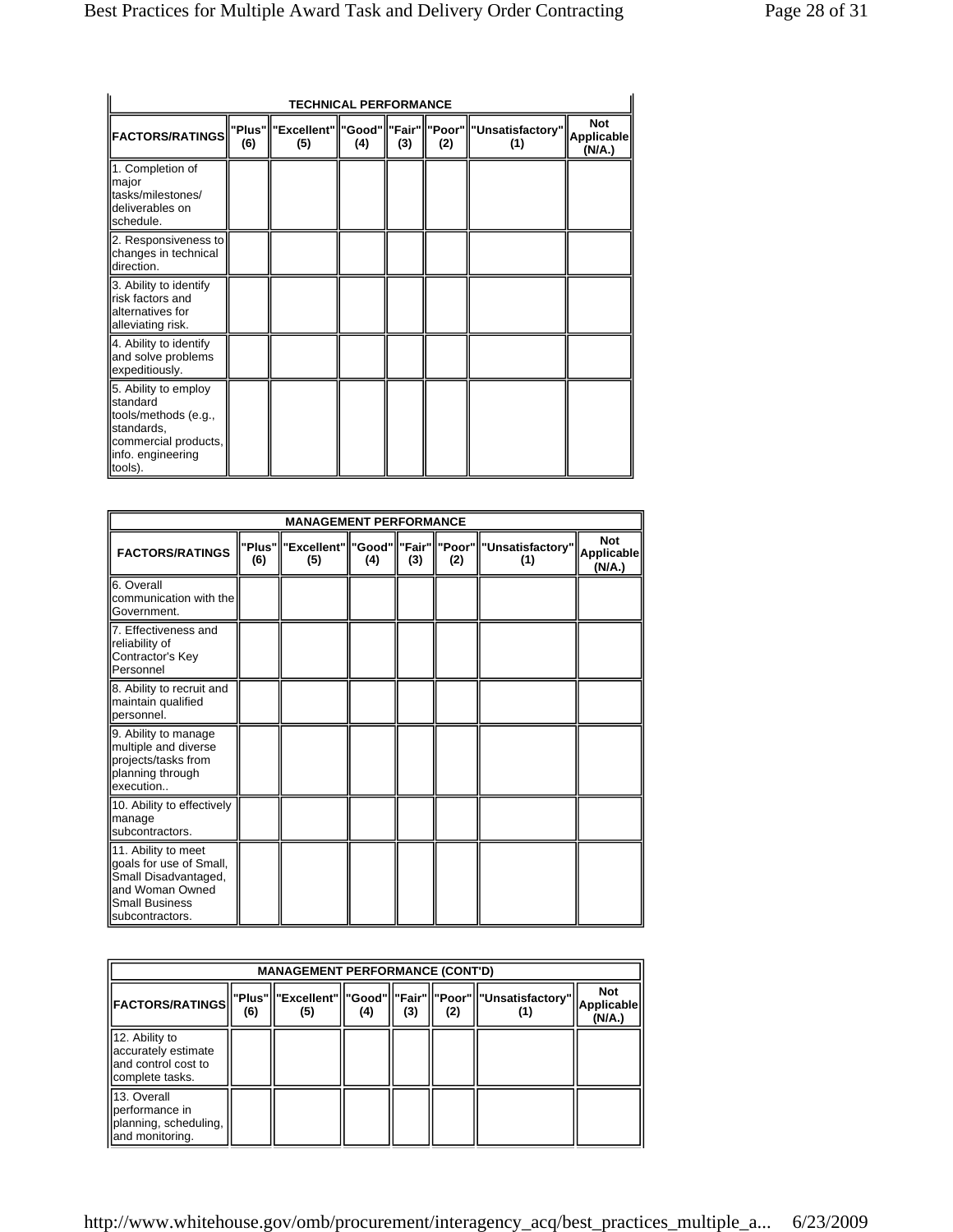| II4. Use of<br>management tools<br>(e.g. cost/schedule,<br>task management<br>tools) |  |  |  |  |  |  |  |
|--------------------------------------------------------------------------------------|--|--|--|--|--|--|--|
|--------------------------------------------------------------------------------------|--|--|--|--|--|--|--|

| <b>CUSTOMER SATISFACTION</b>                                                                                                                           |     |     |     |     |     |                                                                      |                             |  |
|--------------------------------------------------------------------------------------------------------------------------------------------------------|-----|-----|-----|-----|-----|----------------------------------------------------------------------|-----------------------------|--|
| <b>FACTORS/RATINGS</b>                                                                                                                                 | (6) | (5) | (4) | (3) | (2) | "Plus"  "Excellent"  "Good"  "Fair"  "Poor"  "Unsatisfactory"<br>(1) | Not<br>Applicable<br>(N/A.) |  |
| 15. How would you rate<br>the Contractor's overall<br>technical performance<br>lon this contract/order?                                                |     |     |     |     |     |                                                                      |                             |  |
| 16. How would you rate<br>the Contractor's overall<br>management<br>performance on this<br>contract/order?                                             |     |     |     |     |     |                                                                      |                             |  |
| 17. How would you rate<br>the Contractor's ability<br>to be cooperative.<br>business-like and<br>concerned with the<br>llinterests of the<br>customer? |     |     |     |     |     |                                                                      |                             |  |

\_\_\_\_\_\_\_\_\_\_\_\_\_\_\_\_\_\_\_\_\_\_\_\_\_\_\_\_\_\_\_\_\_\_\_\_\_\_\_\_\_\_\_\_\_\_\_\_\_\_\_\_\_\_\_\_\_\_\_\_\_\_\_\_\_\_\_\_\_\_\_\_\_\_\_\_\_

\_\_\_\_\_\_\_\_\_\_\_\_\_\_\_\_\_\_\_\_\_\_\_\_\_\_\_\_\_\_\_\_\_\_\_\_\_\_\_\_\_\_\_\_\_\_\_\_\_\_\_\_\_\_\_\_\_\_\_\_\_\_\_\_\_\_\_\_\_\_\_\_\_\_\_\_\_

*\_\_\_\_\_\_\_\_\_\_\_\_\_\_\_\_\_\_\_\_\_\_\_\_\_\_\_\_\_\_\_\_\_\_\_\_\_\_\_\_\_\_\_\_\_\_\_\_\_\_\_\_\_\_\_\_\_\_\_\_\_\_\_\_\_\_\_\_\_\_\_\_\_\_\_\_\_*

9. Additional Comments:

10. Would you use contractor again? \_\_ Y \_\_ N *(please explain)*

11. List the Major Technical Deliverables delivered during this TO:

| <b>Title</b> | <b>Description</b>       | Date Due          | Date Recd | Date "Deliverable<br>Eval." Submitted |  |
|--------------|--------------------------|-------------------|-----------|---------------------------------------|--|
| 1.           |                          |                   |           |                                       |  |
|              |                          |                   |           |                                       |  |
| 2.           |                          |                   |           |                                       |  |
| 3.           |                          |                   |           |                                       |  |
| 4.           |                          |                   |           |                                       |  |
| 5.           |                          |                   |           |                                       |  |
|              |                          |                   |           |                                       |  |
| 12. TM Name  |                          | 13. TM Signature  |           | 14. Date                              |  |
| 15. COR Name |                          | 16. COR Signature |           | 17. Date                              |  |
|              | 18. Contractor Comments: |                   |           |                                       |  |
|              |                          |                   |           |                                       |  |

#### **APPENDIX 4 ESTABLISHING TASK ORDER CONTRACTS**

http://www.whitehouse.gov/omb/procurement/interagency\_acq/best\_practices\_multiple\_a... 6/23/2009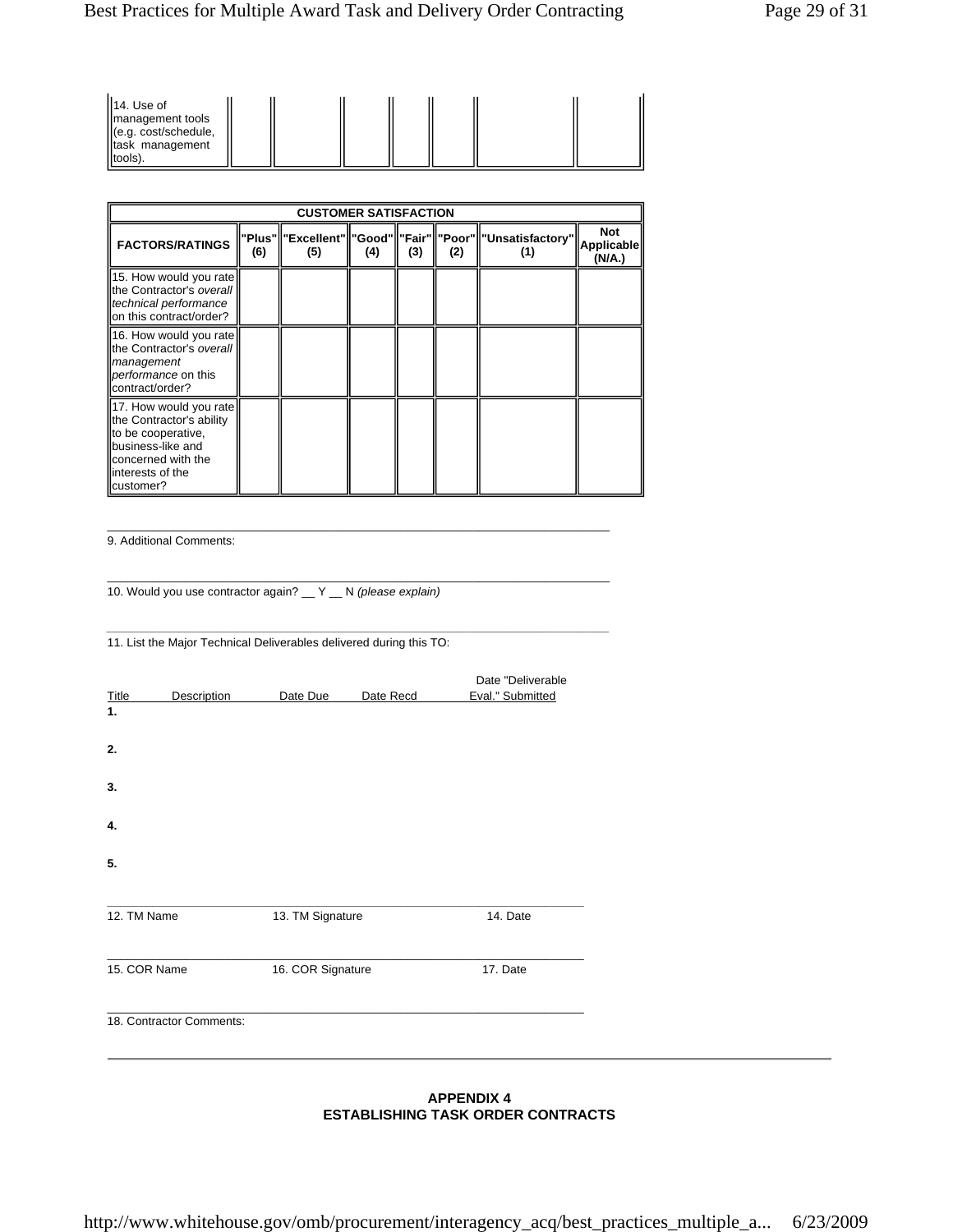**This appendix is missing and is expected to be available Sep 30, 1997.** (This contains a Flow Chart of the Task Order Process)

### **APPENDIX 5 ACRONYMS**

- AMSS Ammunition Management Standard System
- ARNet Acquisition Reform Network
- CAS Cost Accounting Standards
- CBD Commerce Business Daily
- CIO-SP Chief Information Officer Solutions and Partners
- CO Contracting Officer
- COR Contracting Officer's Representatives
- COTR Contracting Officers Technical Representative
- COTS Commercial-off-the-Shelf
- DEIS II Defense Enterprise Integration Services II
- DISA Defense Information Systems Agency
- DOD Department of Defense
- DOE Department of Energy
- DOJ Department of Justice
- DOT Department of Transportation
- FAI Federal Acquisition Institute
- FAQ Frequently Asked Questions
- FAR Federal Acquisition Regulation
- FASA Federal Acquisition Streamlining Act
- FEDCAC Federal Computer Acquisition Center
- FEDSIM Federal Systems Integration and Management Support Center
- FMS Financial Management Service
- FMSS Financial Management Support Services
- GSA General Services Administration's